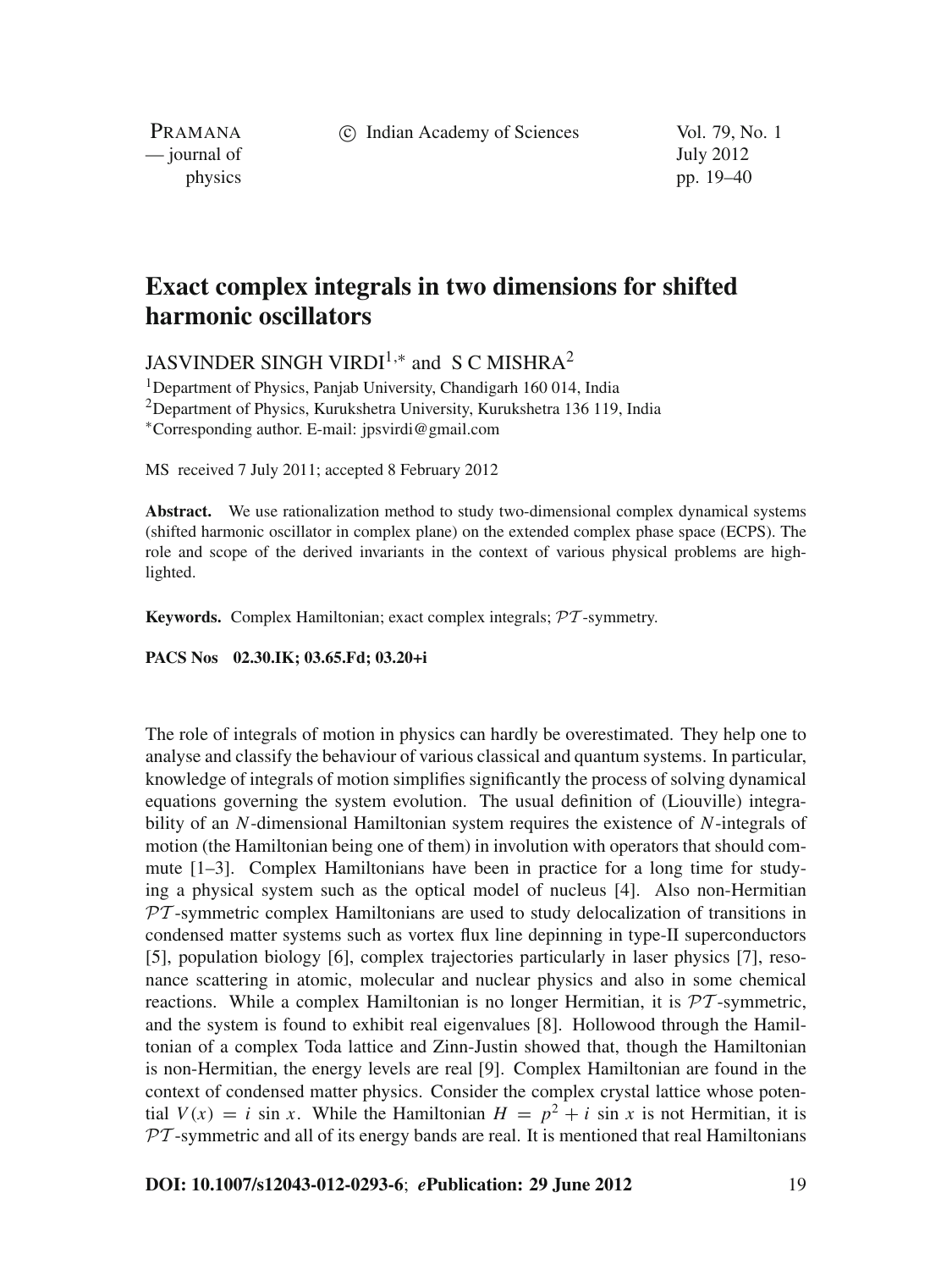are also found to admit complex integrals. For example, for simple harmonic oscillator system, there exists a complex integral, namely  $u = \ln(p + im\omega x) - i\omega t$  [10].

In recent years, another class of complex Hamiltonians (called the  $\mathcal{PT}$ -symmetric Hamiltonians) have been discussed [8,11], in which, despite the lack of conventional hermiticity of *H*, the eigenvalue spectrum for certain domains of underlying parameter of the system turns out to be real. Then it is argued that the reality of the spectrum is a consequence of the combined action of parity and time reversal invariance of *H*. The parity operator  $\mathcal P$  and the time reversal operator  $\mathcal T$  are defined by their action on position and momentum operators (in quantum mechanics) as

$$
\mathcal{P}: x \to -x; \quad p \to -p;
$$
  

$$
\mathcal{T}: x \to x; \quad p \to -p; \quad i \to -i.
$$

Here, while operators x and p are real, the commutator  $[x, p] = i$  is required to be integrals under both  $P$  and  $T$ . It is interesting to note that this commutation relation still remains invariant even if  $x$  and  $p$  become complex, provided that the above transformations hold. In fact, in terms of real and imaginary parts of *x* and *p*, introduced as  $x = \text{Re } x + i \text{Im } x$ ,  $p = \text{Re } p + i \text{Im } p$ , one should have

$$
\mathcal{P}: \text{Re}\,x \to -\text{Re}\,x; \quad \text{Im}\,x \to -\text{Im}\,x; \quad \text{Re}\,p \to -\text{Re}\,p; \quad \text{Im}\,p \to -\text{Im}\,p;
$$
\n
$$
\mathcal{T}: \text{Re}\,x \to \text{Re}\,x; \quad \text{Im}\,x \to -\text{Im}\,x; \quad \text{Re}\,p \to -\text{Re}\,p; \quad \text{Im}\,p \to \text{Im}\,p.
$$

We define  $x_1 \equiv \text{Re } x$ ,  $p_2 \equiv \text{Im } p$ ,  $p_1 \equiv \text{Re } p$ ,  $x_2 \equiv \text{Im } p$ , then the complex versions of x and *p*, written as

$$
x = x_1 + ip_2;
$$
  $p = p_1 + ix_2,$ 

which have been used by Xavier and Aguiar to develop an algorithm for the computation of the semi-classical coherent-state propagator [7]. Very recently, Kaushal and his co-workers have investigated the construction of complex integrals of one-dimensional complex Hamiltonian systems on the extended complex phase plane (ECPS), characterized by  $x = x_1 + ip_2$  and  $p = p_1 + ix_2$  [12,13]. In this approach both x and p are separately made complex by extending each of them to the corresponding complex planes, i.e. inserting an imaginary component in each. From physics point of view  $p_2$  and  $x_2$  can be regarded as fictitious/spurious components of momentum and coordinate respectively and their presence in the above transformation equations as such allow the introduction of some sort of coordinate–momentum coupling of the dynamical system.  $\mathcal{PT}$ -symmetric Hamiltonians appear to be special cases of such transformations.

In the present work we carry out the ECPS approach to obtain exact complex integrals of a two-dimensional classical dynamical system [14,15]. Rationalization method and Lie-algebraic method are explored for such constructions as these have been widely used in literature for the construction of exact real and complex integrals.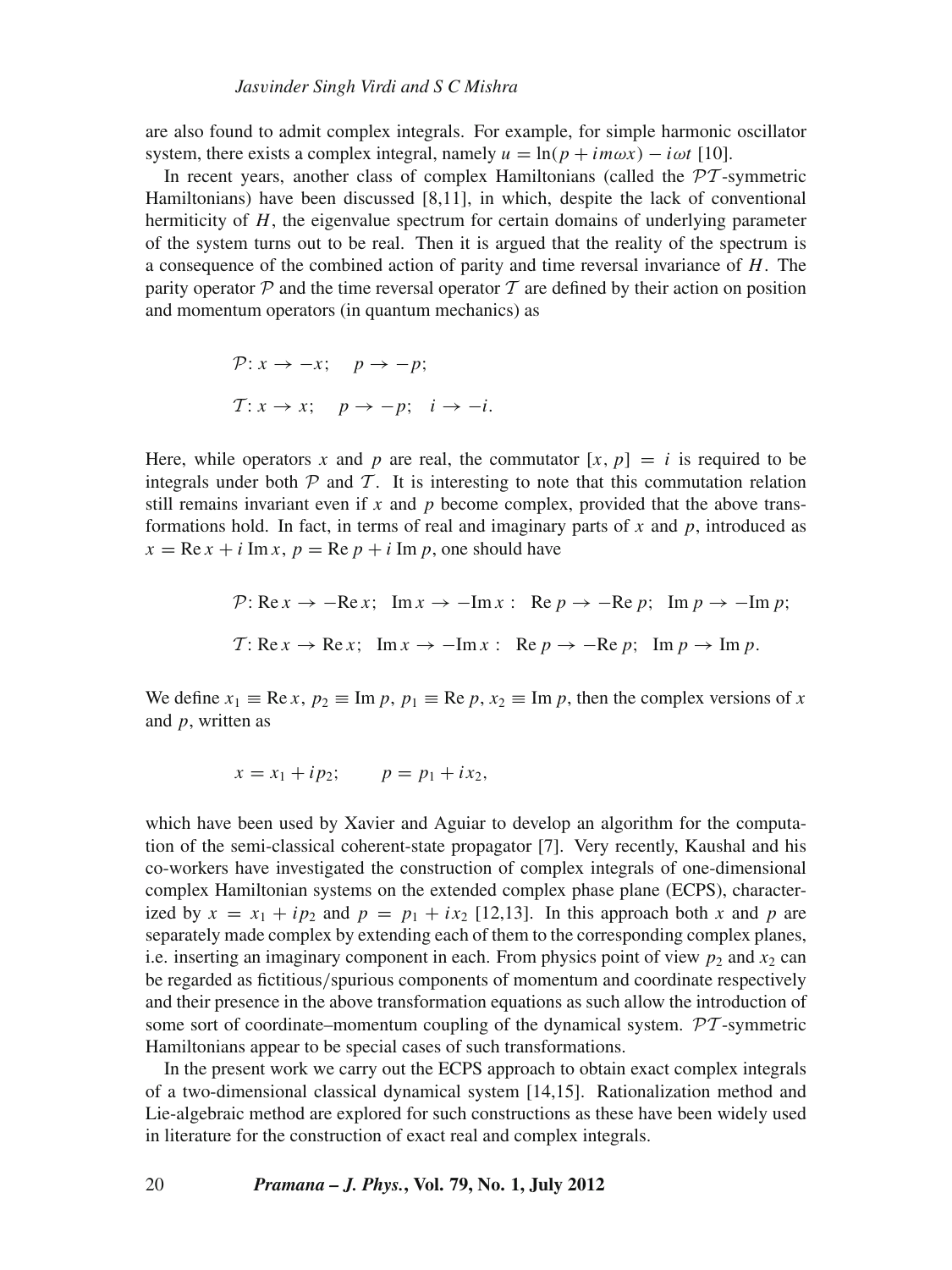## **1. Rationalization method**

Consider a two-dimensional real phase space  $(x, y, p_x, p_y, t)$ , which may be transformed into a complex space  $(x_1, p_3, x_2, p_4, p_1, x_3, p_2, x_4, t)$ , by defining position and momenta variables as

$$
x = x_1 + ip_3; \t y = x_2 + ip_4; p_x = p_1 + ix_3; \t p_y = p_2 + ix_4.
$$
 (1)

Of course, the presence of variables  $(x_3, x_4, p_3, p_4)$  in the above transformation eq. (1), can be regarded as some sort of coordinate–momentum interaction of the dynamical system.

The Hamiltonian  $H(x, y, p_x, p_y, t)$  of a two-dimensional system in complex space can be expressed, using eq. (1), as

$$
H = H_1(x_1, p_3, x_2, p_4, p_1, x_3, p_2, x_4, t) + iH_2(x_1, p_3, x_2, p_4, p_1, x_3, p_2, x_4, t).
$$
 (2)

Note that  $(x_1, p_1)$ ,  $(x_2, p_2)$ ,  $(x_3, p_3)$  and  $(x_4, p_4)$  constitute canonical pairs. With regard to the physical insight into the complexified version of the Hamiltonian, the following observation is worth mentioning. In fact, it is found  $[16]$  that if  $H_1$  can be identified with the (real) Hamiltonian of a physical system, then in several cases (studied in ref. [16]) the analyticity property of  $H$  suggests that  $H_2$  is the second integral of the motion of the system in the sense that  $[H_1, H_2] = 0$ , and  $H_1$  and  $H_2$  are linearly independent with respect to the canonical pairs  $(x_1, p_1)$ ,  $(x_2, p_2)$ ,  $(x_3, p_3)$  and  $(x_4, p_4)$ .

Now consider a complex phase space function  $I(x, y, p_x, p_y, t)$  as

$$
I = I_1(x_1, p_3, x_2, p_4, p_1, x_3, p_2, x_4, t) + i I_2(x_1, p_3, x_2, p_4, p_1, x_3, p_2, x_4, t).
$$
 (3)

Thus, for function  $I$  to be the time-dependent (TD) dynamical integral of the system in complex phase space, this must conform the following invariance condition:

$$
\frac{dI}{dt} = \frac{\partial I}{\partial t} + [I, H] = 0,\tag{4}
$$

where [.,.] is the Poisson bracket. Now using  $I = I_1 + iI_2$ ,  $H = H_1 + iH_2$ in eq. (4), where  $I_1$ ,  $I_2$ ,  $H_1$  and  $H_2$  are real functions of real variables  $(x_1, p_3, x_2, p_4, p_1, p_2, p_3, p_4, p_5, p_6, p_7, p_8, p_9, p_9, p_1, p_1, p_2, p_3, p_4, p_6, p_7, p_8, p_9, p_9, p_{10}, p_{11}$ *x*3, *p*2, *x*4, *t*), eq. (4) will yield

$$
\frac{\partial}{\partial t}(I_1 + iI_2) + \left(\frac{\partial}{\partial x_1} - i\frac{\partial}{\partial p_3}\right)(I_1 + iI_2)\left(\frac{\partial}{\partial p_1} - i\frac{\partial}{\partial x_3}\right)(H_1 + iH_2) \n- \left(\frac{\partial}{\partial p_1} - i\frac{\partial}{\partial x_3}\right)(I_1 + iI_2)\left(\frac{\partial}{\partial x_1} - i\frac{\partial}{\partial p_3}\right)(H_1 + iH_2) \n+ \left(\frac{\partial}{\partial x_2} - i\frac{\partial}{\partial p_4}\right)(I_1 + iI_2)\left(\frac{\partial}{\partial p_2} - i\frac{\partial}{\partial x_4}\right)(H_1 + iH_2) \n- \left(\frac{\partial}{\partial p_2} - i\frac{\partial}{\partial x_4}\right)(I_1 + iI_2)\left(\frac{\partial}{\partial x_2} - i\frac{\partial}{\partial p_4}\right)(H_1 + iH_2) = 0.
$$
\n(5)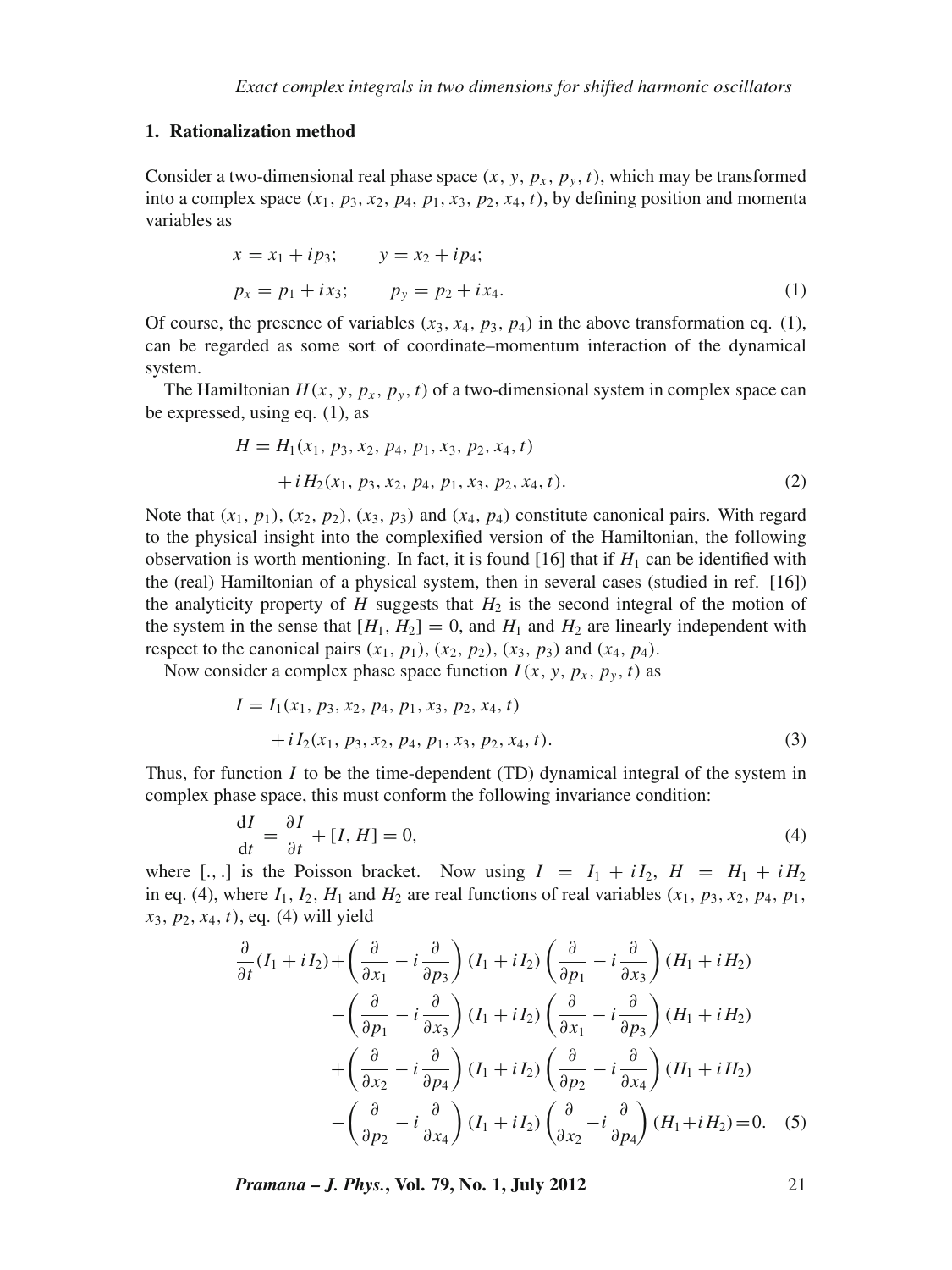After equating real and imaginary parts separately to zero, one obtains the following pair of equations:

$$
\frac{\partial I_1}{\partial t} + \left(\frac{\partial I_1}{\partial x_1} + \frac{\partial I_2}{\partial p_3}\right) \left(\frac{\partial H_1}{\partial p_1} + \frac{\partial H_2}{\partial x_3}\right) - \left(\frac{\partial I_2}{\partial x_1} - \frac{\partial I_1}{\partial p_3}\right) \left(\frac{\partial H_2}{\partial p_1} - \frac{\partial H_1}{\partial x_3}\right) \n- \left(\frac{\partial I_1}{\partial p_1} + \frac{\partial I_2}{\partial x_3}\right) \left(\frac{\partial H_1}{\partial x_1} + \frac{\partial H_2}{\partial p_3}\right) + \left(\frac{\partial I_2}{\partial p_1} - \frac{\partial I_1}{\partial x_3}\right) \left(\frac{\partial H_2}{\partial x_1} - \frac{\partial H_1}{\partial p_3}\right) \n+ \left(\frac{\partial I_1}{\partial x_2} + \frac{\partial I_2}{\partial p_4}\right) \left(\frac{\partial H_1}{\partial p_2} + \frac{\partial H_2}{\partial x_4}\right) - \left(\frac{\partial I_2}{\partial x_2} - \frac{\partial I_1}{\partial p_4}\right) \left(\frac{\partial H_2}{\partial p_2} - \frac{\partial H_1}{\partial x_4}\right) \n- \left(\frac{\partial I_1}{\partial p_2} + \frac{\partial I_2}{\partial x_4}\right) \left(\frac{\partial H_1}{\partial x_2} + \frac{\partial H_2}{\partial p_4}\right) + \left(\frac{\partial I_2}{\partial p_2} - \frac{\partial I_1}{\partial x_4}\right) \left(\frac{\partial H_2}{\partial x_2} - \frac{\partial H_1}{\partial p_4}\right) = 0
$$
\n(6)

and imaginary part is

$$
\frac{\partial I_2}{\partial t} + \left(\frac{\partial I_2}{\partial x_1} - \frac{\partial I_1}{\partial p_3}\right) \left(\frac{\partial H_1}{\partial p_1} + \frac{\partial H_2}{\partial x_3}\right) + \left(\frac{\partial I_1}{\partial x_1} + \frac{\partial I_2}{\partial p_3}\right) \left(\frac{\partial H_2}{\partial p_1} - \frac{\partial H_1}{\partial x_3}\right) \n- \left(\frac{\partial I_2}{\partial p_1} - \frac{\partial I_1}{\partial x_3}\right) \left(\frac{\partial H_1}{\partial x_1} + \frac{\partial H_2}{\partial p_3}\right) - \left(\frac{\partial I_1}{\partial p_1} + \frac{\partial I_2}{\partial x_3}\right) \left(\frac{\partial H_2}{\partial x_1} - \frac{\partial H_1}{\partial p_3}\right) \n+ \left(\frac{\partial I_2}{\partial x_2} - \frac{\partial I_1}{\partial p_4}\right) \left(\frac{\partial H_1}{\partial p_2} + \frac{\partial H_2}{\partial x_4}\right) + \left(\frac{\partial I_1}{\partial x_2} + \frac{\partial I_2}{\partial p_4}\right) \left(\frac{\partial H_2}{\partial p_2} - \frac{\partial H_1}{\partial x_4}\right) \n- \left(\frac{\partial I_2}{\partial p_2} - \frac{\partial I_1}{\partial x_4}\right) \left(\frac{\partial H_1}{\partial x_2} + \frac{\partial H_2}{\partial p_4}\right) - \left(\frac{\partial I_1}{\partial p_2} + \frac{\partial I_2}{\partial x_4}\right) \left(\frac{\partial H_2}{\partial x_2} - \frac{\partial H_1}{\partial p_4}\right) = 0.
$$
\n(7)

If the system does not involve explicit dependence on time *t*, then the term  $\partial I_1/\partial t$  and ∂ *I*2/∂*t* in eqs (6) and (7) can be set equal to zero. Further, if imaginary parts *I*<sup>2</sup> and *H*<sup>2</sup> in  $I$  and  $H$ , respectively are absent, then eqs (6) and (7) reduce to the following simpler form:

$$
\frac{\partial I_1}{\partial t} + \left(\frac{\partial I_1}{\partial x_1}\right) \left(\frac{\partial H_1}{\partial p_1}\right) - \left(\frac{\partial I_2}{\partial x_1}\right) \left(\frac{\partial H_2}{\partial p_1}\right) - \left(\frac{\partial I_1}{\partial p_1}\right) \left(\frac{\partial H_1}{\partial x_1}\right) \n- \left(\frac{\partial I_2}{\partial p_1}\right) \left(\frac{\partial H_2}{\partial x_1}\right) + \left(\frac{\partial I_1}{\partial x_2}\right) \left(\frac{\partial H_1}{\partial p_2}\right) - \left(\frac{\partial I_1}{\partial p_4}\right) \left(\frac{\partial H_2}{\partial p_2}\right) \n- \left(\frac{\partial I_1}{\partial p_2}\right) \left(\frac{\partial H_1}{\partial x_2}\right) - \left(\frac{\partial I_2}{\partial p_2}\right) \left(\frac{\partial H_2}{\partial x_2}\right) = 0
$$
\n(8)

and

$$
\frac{\partial I_2}{\partial t} + \left(\frac{\partial I_2}{\partial x_1}\right) \left(\frac{\partial H_1}{\partial p_1}\right) + \left(\frac{\partial I_1}{\partial x_1}\right) \left(\frac{\partial H_2}{\partial p_1}\right) - \left(\frac{\partial I_2}{\partial p_1}\right) \left(\frac{\partial H_1}{\partial x_1}\right) \n+ \left(\frac{\partial I_1}{\partial p_1}\right) \left(\frac{\partial H_2}{\partial x_1}\right) + \left(\frac{\partial I_2}{\partial x_2}\right) \left(\frac{\partial H_1}{\partial p_2}\right) + \left(\frac{\partial I_2}{\partial x_2}\right) \left(\frac{\partial H_2}{\partial p_2}\right) \n- \left(\frac{\partial I_2}{\partial p_2}\right) \left(\frac{\partial H_1}{\partial x_2}\right) + \left(\frac{\partial I_1}{\partial p_2}\right) \left(\frac{\partial H_2}{\partial x_2}\right) = 0.
$$
\n(9)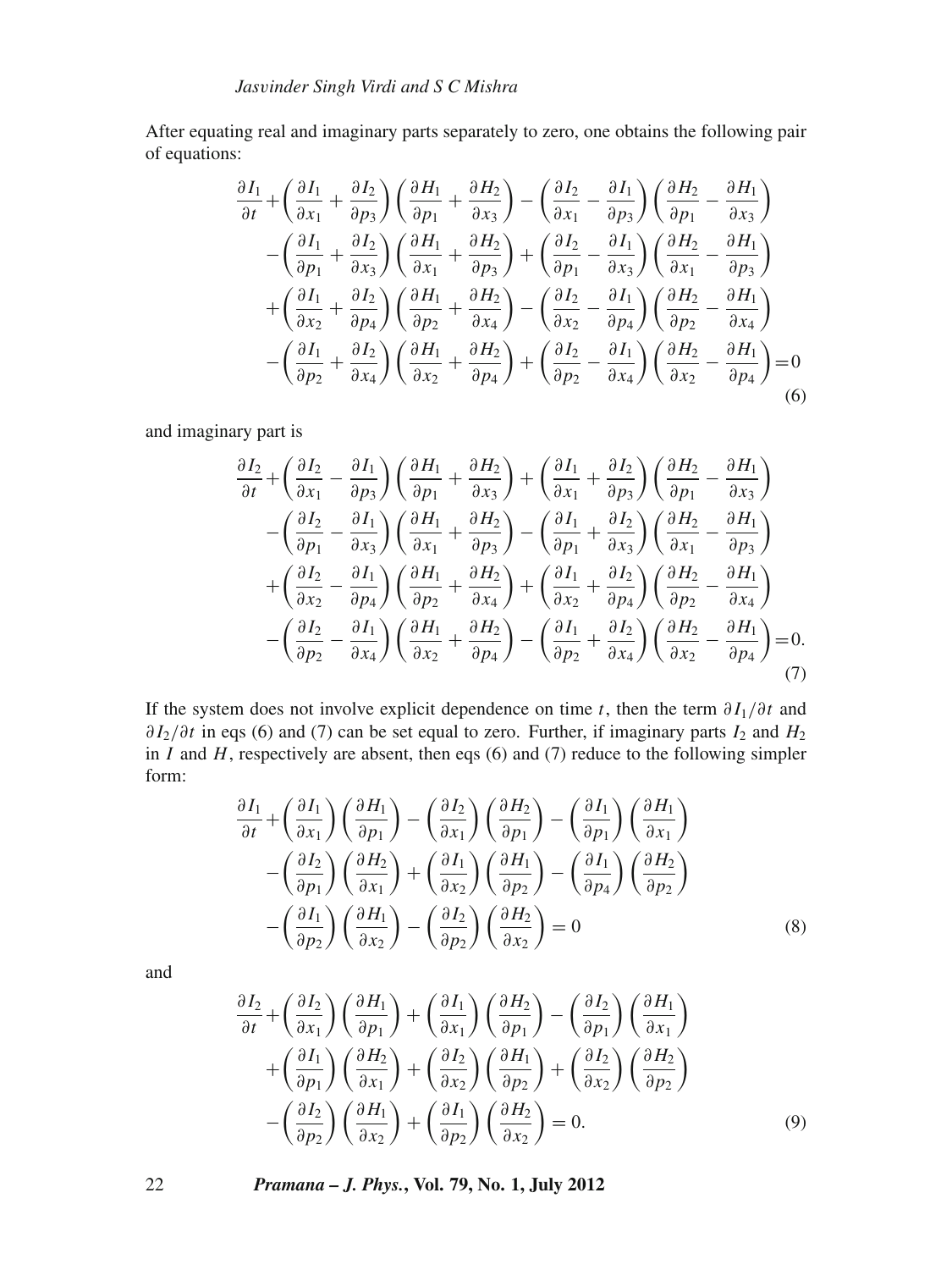The prescription for the construction of complex integral  $I$  is the same as that used earlier for the real Hamiltonian system. In brief, it can be listed as follows. For a given  $H(x, p, t)$ , make an ansatz for *I* preferably in power of momentum *p*, using  $\mathcal{PT}$ symmetry. Both *H* and *I* reduce to the form  $I = I_1 + iI_2$ ,  $H = H_1 + iH_2$ , and then substitute the resultant  $I_1$ ,  $I_2$ ,  $H_1$  and  $H_2$  in eqs (8) and (9) with respect to power of  $p_1$ and  $x_2$  and their combination will yield coupled partial differential equations for the arbitrary complex coefficient functions appearing in the ansatz for *I*. The substitution of the solutions of these partial equations (if the solutions exist and are unique) in the ansatz for *I* then yields the final form of integral *I*.

#### 1.1 *Illustrati*v*e example*

With a view of constructing complex integral for some cases here, in this section we use methods discussed in the previous section. To start with, we first consider the case of shifted harmonic oscillator systems within the framework of rationalization method. Note that for shifted harmonic oscillator in complex plane

$$
H = \frac{1}{2} \left( p_x^2 + p_y^2 \right) + \frac{1}{2} w^2 \left\{ \left( x + \frac{1}{2} i \gamma \right)^2 + \left( y + \frac{1}{2} i \gamma \right)^2 \right\},\tag{10}
$$

one possible complex TD harmonic oscillator system, (there exist a complex integral, namely  $u = \ln(p + im\omega x) - i\omega t$  [6]) has already been known in literature, where  $\omega$  and *γ* are real constants. This form of *H*, after appropriate scaling of *x* and *p* (with  $ω = 1$ ) can be expressed as

$$
H = \frac{1}{2} (p_x^2 + p_y^2) + \frac{1}{2} (x^2 + y^2) + i\gamma (x + y).
$$

Here we demonstrate that the complex version of (10), namely the  $\mathcal{PT}$ -symmetric one obtained by using (1) in (10), as  $H = H_1 + iH_2$  with

$$
H_1 = \frac{1}{2} (p_1^2 + p_2^2 + x_1^2 + x_2^2 - p_3^2 - p_4^2 - x_3^2 - x_4^2) - \gamma (x_1 p_4 + x_2 p_3),
$$
  
\n
$$
H_2 = p_1 x_3 + p_2 x_4 + x_1 p_3 + x_2 p_4 + \gamma (x_1 x_2 - p_3 p_4)
$$
\n(11)

admits complex integral *I* in the form

$$
I = a_{01}(x, y) + a_{02}(x, y) (p_x^2 + p_y^2) + a_{11}(x, y) p_x p_y
$$
\n(12)

and write its complex version in the form  $I = I_1 + iI_2$  where

$$
I_1 = a_{01xr} + a_{01yr} + (a_{02xr} + a_{02yr}) (p_1^2 - x_3^2) - (a_{02xi} + a_{02yi}) 2p_1x_3
$$
  
+  $(a_{02xr} + a_{02yr}) (p_2^2 - x_4^2) - (a_{02xi} + a_{02yi}) 2p_2x_4$   
+  $(a_{11xr} + a_{11yr}) (p_1p_2 - x_1x_2) - (a_{11xi} + a_{11yi}) (p_1x_4 - p_2x_3)$  (13)

and

$$
I_2 = a_{01xi} + a_{01yi} + (a_{02xi} + a_{02yi}) (p_1^2 - x_3^2) + (a_{02xr} + a_{02yr}) 2p_1x_3
$$
  
+  $(a_{02yi} + a_{02xi}) (p_2^2 - x_4^2) + (a_{02xr} + a_{02yr}) 2p_2x_4$   
+  $(a_{11xr} + a_{11yr})(p_1x_4 - p_2x_3) + (a_{11xi} + a_{11yi})(p_1p_2 - x_4x_3)$  (14)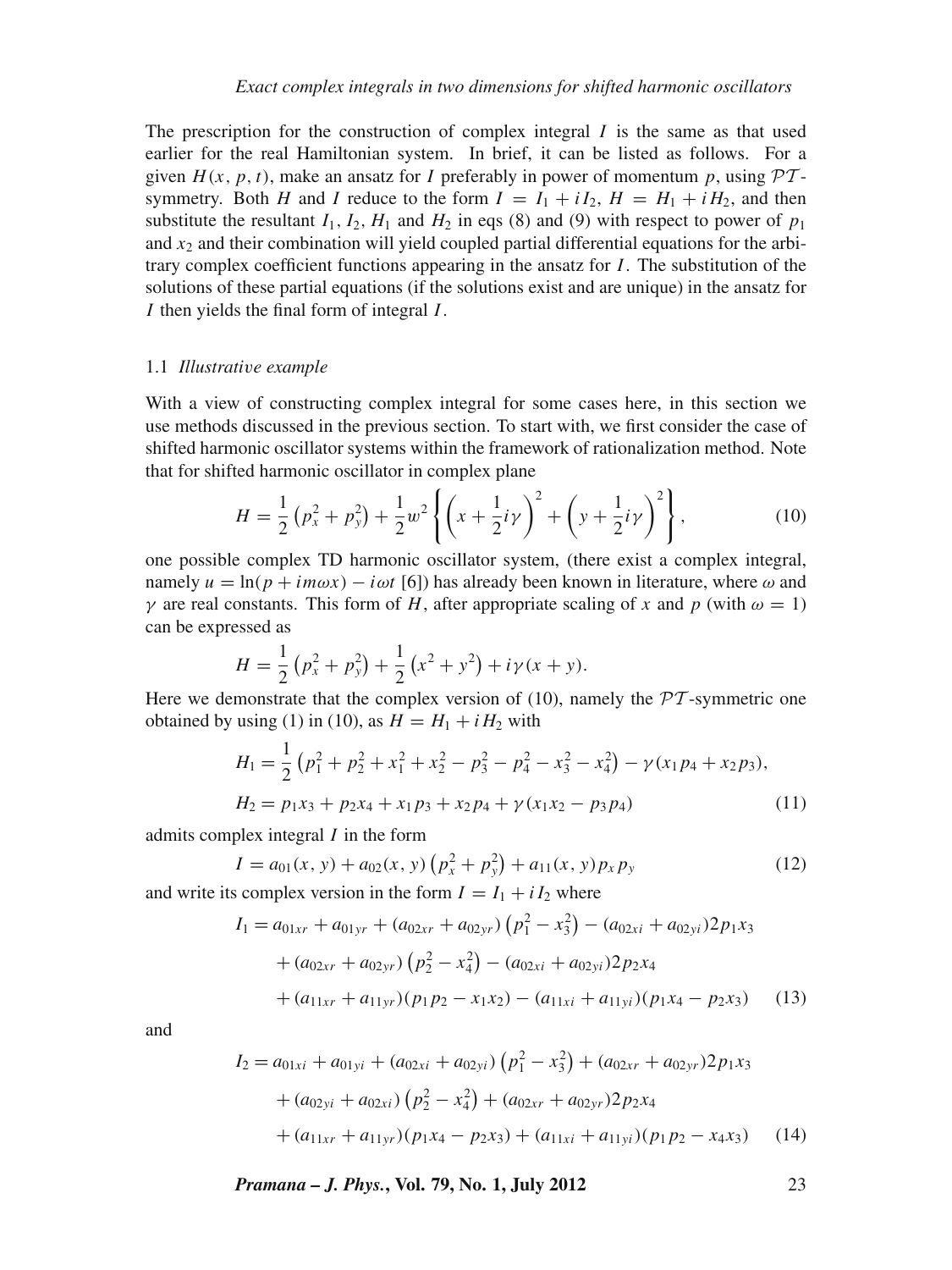and the complex coefficient functions  $a_{01}(x, y)$ ,  $a_{02}(x, y)$ ,  $a_{11}(x, y)$  are the real functions of their real arguments  $(x_1, p_3, x_2, p_4)$ . Substitution of (11), (13), (14) in (6) yields the expression

$$
\begin{split}\n&\left[\left[\left(\frac{\partial a_{01xr}}{\partial x_1} + \frac{\partial a_{01xi}}{\partial p_3}\right) + \left(\frac{\partial a_{02xr}}{\partial x_1} + \frac{\partial a_{02xi}}{\partial p_3}\right)(p_1^2 - x_3^2)\right] \\
&- (2p_1x_3)\left(\frac{\partial a_{02xi}}{\partial x_1} - \frac{\partial a_{02xr}}{\partial p_3}\right) + \left(\frac{\partial a_{02xr}}{\partial x_1} + \frac{\partial a_{02xi}}{\partial p_3}\right)(p_2^2 - x_4^2) \\
&- (2p_2x_4)\left(\frac{\partial a_{02xi}}{\partial x_1} - \frac{\partial a_{02xr}}{\partial p_3}\right) - (p_1x_4 - p_2x_3)\left(\frac{\partial a_{11xr}}{\partial x_1} - \frac{\partial a_{11xr}}{\partial p_3}\right) \\
&+ (p_1p_2 - x_4x_3)\left(\frac{\partial a_{11xr}}{\partial x_1} + \frac{\partial a_{11xi}}{\partial p_3}\right)\right]2p_1 \\
&- \left[\left(\frac{\partial a_{01xi}}{\partial x_1} - \frac{\partial a_{01xr}}{\partial p_3}\right) + \left(\frac{\partial a_{02xi}}{\partial x_1} + \frac{\partial a_{02xr}}{\partial p_3}\right)(p_1^2 - x_3^2)\right. \\
&+ (2p_1x_3)\left(\frac{\partial a_{02xr}}{\partial x_1} + \frac{\partial a_{02xi}}{\partial p_3}\right) + \left(\frac{\partial a_{02xi}}{\partial x_1} - \frac{\partial a_{02xr}}{\partial p_3}\right)(p_2^2 - x_4^2) \\
&+ (2p_2x_4)\left(\frac{\partial a_{02xr}}{\partial x_1} - \frac{\partial a_{02xi}}{\partial p_3}\right) + (p_1x_4 + p_2x_3)\left(\frac{\partial a_{11xr}}{\partial x_1} - \frac{\partial a_{11xi}}{\partial p_3}\right) \\
&+ (p_1p_2 - x_4x_3)\left(\frac{\partial a_{11xi}}{\partial x_1} + \frac{\partial a_{11xr}}{\partial p_3}\right)\right](2x_3)\right] \\
&= \left[4p_1(a_{12} + a_{12} - a_{13}) + 2p_2(a_{13} + a_{13} - a_{
$$

$$
-\left[4p_1(a_{02xr} + a_{02yr}) - 4x_3(a_{02xi} + a_{02yi}) + 2p_2(a_{11xr} + a_{11yr})\n\right]
$$
  
- 2x<sub>4</sub>(a<sub>11xi</sub> + a<sub>11yi</sub>)2(x<sub>1</sub> - yp<sub>4</sub>) - 4p<sub>1</sub>(a<sub>02xi</sub> + a<sub>02yi</sub>) + 4x<sub>3</sub>(a<sub>02xr</sub> + a<sub>02yr</sub>)  
+ 2p<sub>2</sub>(a<sub>11xi</sub> + a<sub>11yi</sub>) + 2x<sub>4</sub>(a<sub>11xr</sub> + a<sub>11yr</sub>)2(p<sub>3</sub> + yx<sub>2</sub>)]

$$
+\left[\left[\left(\frac{\partial a_{01yr}}{\partial x_2} + \frac{\partial a_{01yi}}{\partial p_4}\right) + \left(\frac{\partial a_{02yr}}{\partial x_2} + \frac{\partial a_{02yi}}{\partial p_4}\right)(p_1^2 - x_3^2)\right] - (2p_1x_3)\left(\frac{\partial a_{02yi}}{\partial x_2} - \frac{\partial a_{02yr}}{\partial p_4}\right) + \left(\frac{\partial a_{02yr}}{\partial x_2} + \frac{\partial a_{02yi}}{\partial p_4}\right)(p_2^2 - x_4^2) - (2p_2x_4)\left(\frac{\partial a_{02yi}}{\partial x_2} - \frac{\partial a_{02yr}}{\partial p_4}\right) - (p_1x_4 - p_2x_3)\left(\frac{\partial a_{11yi}}{\partial x_2} - \frac{\partial a_{11yr}}{\partial p_4}\right) + (p_1p_2 - x_4x_3)\left(\frac{\partial a_{11yr}}{\partial x_2} + \frac{\partial a_{11yi}}{\partial p_4}\right) \right] 2p_2
$$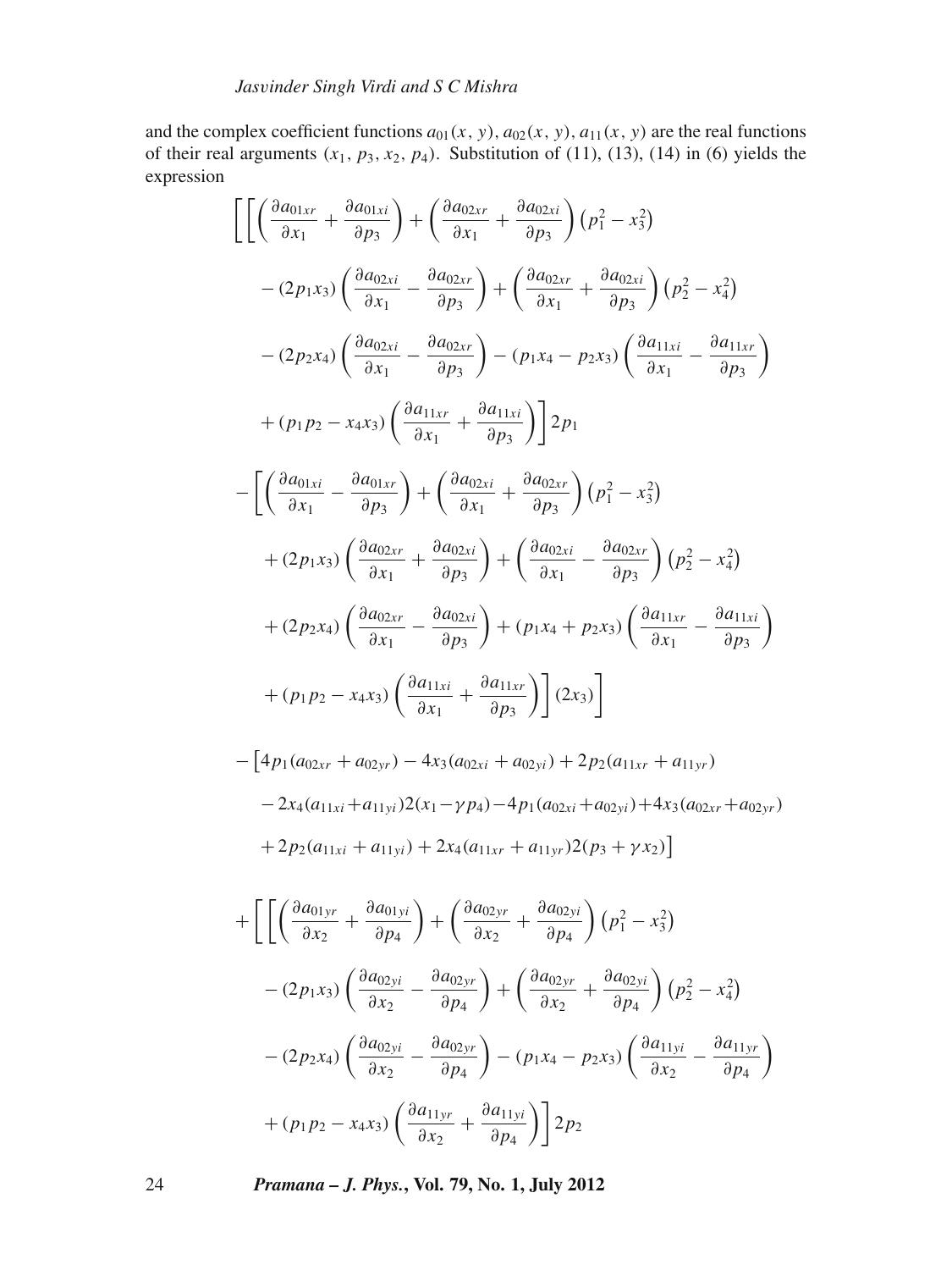$$
-\left[\left(\frac{\partial a_{01yi}}{\partial x_2} - \frac{\partial a_{01yr}}{\partial p_4}\right) + \left(\frac{\partial a_{02yi}}{\partial x_2} + \frac{\partial a_{02yr}}{\partial p_4}\right) (p_1^2 - x_3^2) + (2p_1x_3)\left(\frac{\partial a_{02yr}}{\partial x_2} + \frac{\partial a_{02yi}}{\partial p_4}\right) + \left(\frac{\partial a_{02yi}}{\partial x_2} - \frac{\partial a_{02yr}}{\partial p_4}\right) (p_2^2 - x_4^2) + (2p_2x_4)\left(\frac{\partial a_{02yr}}{\partial x_2} - \frac{\partial a_{02yi}}{\partial p_4}\right) + (p_1x_4 + p_2x_3)\left(\frac{\partial a_{11yr}}{\partial x_2} - \frac{\partial a_{11yi}}{\partial p_4}\right) + (p_1p_2 - x_4x_3)\left(\frac{\partial a_{11yi}}{\partial x_2} + \frac{\partial a_{11yr}}{\partial p_4}\right) 2x_4\right] - \left[4p_2(a_{02xr} + a_{02yr}) - 4x_4(a_{02xi} + a_{02yi}) + 2p_1(a_{11xr} + a_{11yr}) - 2x_3(a_{11xi} + a_{11yi})2(x_2 - \gamma p_3) - 4p_2(a_{02xi} + a_{02yi}) + 4x_4(a_{02xr} + a_{02yr}) + 2p_1(a_{11xi} + a_{11yi}) + 2x_3(a_{11xr} + a_{11yr})(p_4 + \gamma x_1)\right] = 0
$$
\n(15)

which can be rationalized with respect to the power of  $p_1$ ,  $x_3$ ,  $p_2$ ,  $x_4$  and their combinations to give the following set of twelve coupled partial differential equations:

$$
\left(\frac{\partial a_{01xr}}{\partial x_1} + \frac{\partial a_{01xi}}{\partial p_3}\right) - 4(x_1 - \gamma p_4)(a_{02xr} + a_{02yr}) \n+ 4(p_3 + \gamma x_2)(a_{02xi} + a_{02yi}) = 0, \n\left(\frac{\partial a_{02xr}}{\partial x_1} + \frac{\partial a_{02xi}}{\partial p_3}\right) = 0, \qquad \left(\frac{\partial a_{11xr}}{\partial p_3} + \frac{\partial a_{11xi}}{\partial x_1}\right) = 0. \n\left(\frac{\partial a_{01xr}}{\partial x_1} + \frac{\partial a_{01xr}}{\partial p_3}\right) + 4(x_1 - \gamma p_4)(a_{02xi} + a_{02yi}) \n+ 4(p_3 + \gamma x_2)(a_{02xr} + a_{02yr}) = 0, \n-\left(\frac{\partial a_{02xi}}{\partial x_1} + \frac{\partial a_{02xr}}{\partial p_3}\right) = 0, \qquad \left(\frac{\partial a_{11xr}}{\partial x_1} - \frac{\partial a_{11xi}}{\partial p_3}\right) = 0. \n\left(\frac{\partial a_{01yr}}{\partial x_2} + \frac{\partial a_{01yi}}{\partial p_4}\right) - 4(x_2 - \gamma p_3)(a_{02xr} + a_{02yr}) \n+ 4(p_4 + \gamma x_1)(a_{02xi} + a_{02yi}) = 0, \n\left(\frac{\partial a_{02yr}}{\partial x_2} + \frac{\partial a_{02yi}}{\partial p_4}\right) = 0, \qquad \left(\frac{\partial a_{11yr}}{\partial x_2} - \frac{\partial a_{11yi}}{\partial p_4}\right) = 0. \n-\left(\frac{\partial a_{01yi}}{\partial x_2} - \frac{\partial a_{01yr}}{\partial p_4}\right) + 4(x_2 - \gamma p_3)(a_{02xi} + a_{02yi}) \n+ 4(p_4 + \gamma x_1)(a_{02xr} + a_{02yr}) = 0, \n-\left(\frac{\partial a_{02yi}}{\partial x_2} - \frac{\partial a_{02yr}}{\partial p_4}\right) = 0, \qquad \left(\frac{\partial a_{11yr}}{\partial x_2} + \frac{\partial a_{11yi}}{\partial p_4}\right) = 0.
$$
 (1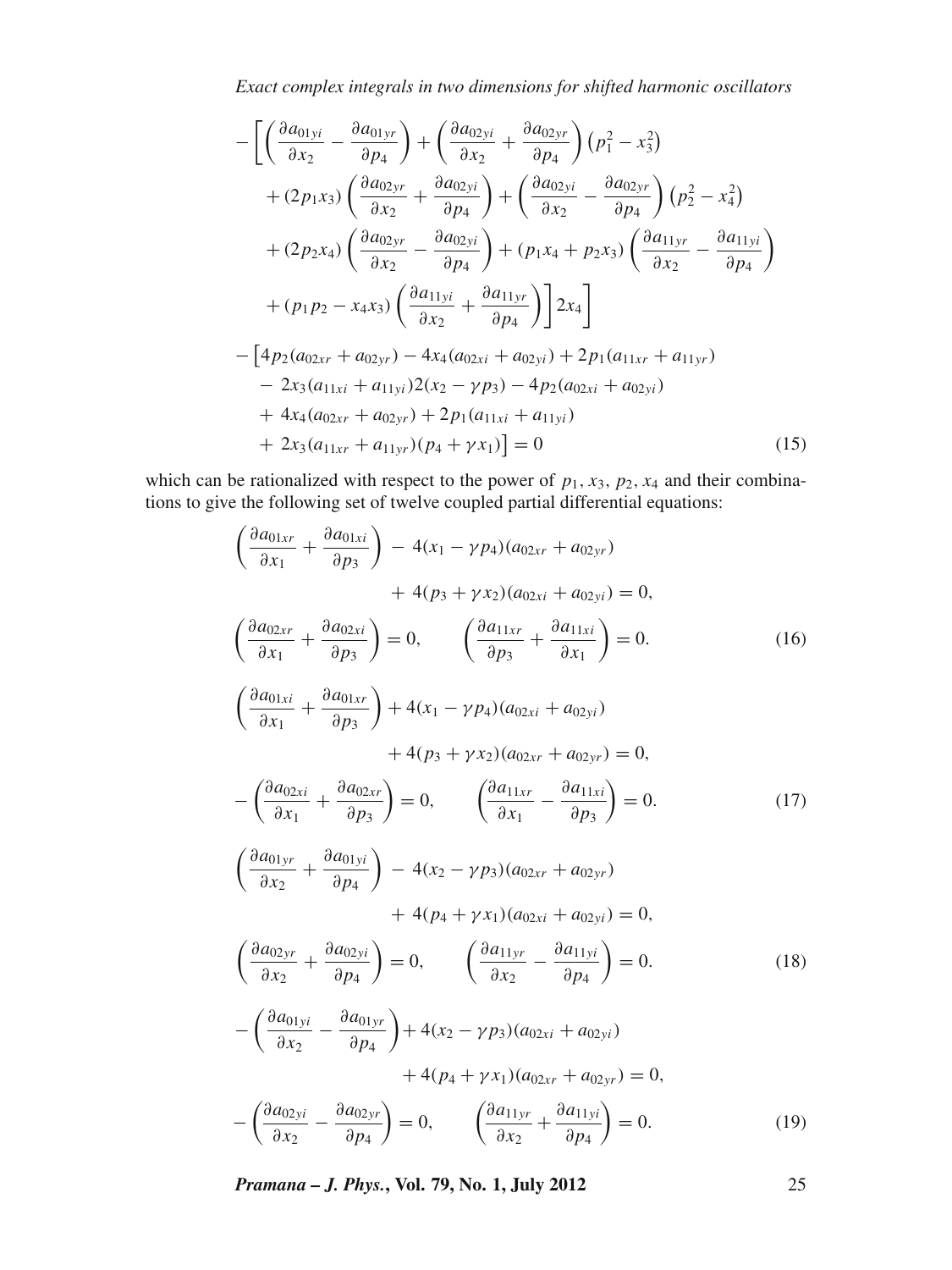So for constructing complex integrals in two dimensions one has to find out solutions for the following unknown parameters  $a_{01xr}$ ,  $a_{01yr}$ ,  $a_{01xi}$ ,  $a_{01yi}$ ,  $a_{02xr}$ ,  $a_{02y}$ ,  $a_{02xi}$ ,  $a_{02yi}$ ,  $a_{11xr}$ ,  $a_{11yr}$ ,  $a_{11xi}$ ,  $a_{11yi}$  which are functions of  $(x_1, p_3, x_2, p_4)$ .

(A) Solutions for  $a_{11xr}$ ,  $a_{11xi}$ ; eqs (16) and (17) can be reduced to similar second-order forms for the functions  $a_{11xr}$ ,  $a_{11xi}$ , respectively as

$$
\frac{\partial^2 a_{11xr}}{\partial x_1^2} + \frac{\partial^2 a_{11xr}}{\partial p_3^2} = 0, \quad \frac{\partial^2 a_{11xi}}{\partial x_1^2} + \frac{\partial^2 a_{11xi}}{\partial p_3^2} = 0.
$$
 (20)

Assuming separability of  $a_{11x}$  and  $a_{11x}$  under addition as  $a_{11x} = X_{11x}$  $(x_1)$  +  $P_{11xr}(p_3), a_{11xi} = X_{11xi}(x_1) + P_{11xi}(p_3)$  it is not difficult to obtain the solution of (20) in the form

$$
a_{11xr} = \frac{\nu}{2}(x_1^2 - p_3^2) + \nu_1 x_1 + \nu_2 p_3 + \delta_1, \quad a_{11xi} = \frac{\rho}{2}(x_1^2 - p_3^2) + \rho_1 x_1 + \rho_2 p_3 + \delta_2,
$$
\n(21)

where  $v, \rho, v_1, v_2, \rho_1, \rho_2, \delta_1, \delta_2$  are arbitrary constants of integration to be determined later.

(B) Solutions for  $a_{02xr}$  and  $a_{02xi}$ : eqs (16) and (17) can be reduced to similar secondorder forms for the functions  $a_{02xr}$  and  $a_{02xi}$ , respectively as

$$
\frac{\partial^2 a_{02xr}}{\partial x_1^2} + \frac{\partial^2 a_{02xr}}{\partial p_3^2} = 0, \quad \frac{\partial^2 a_{02xi}}{\partial x_1^2} + \frac{\partial^2 a_{02xi}}{\partial p_3^2} = 0.
$$
 (22)

It is not difficult to obtain the solution of (22) in the form

$$
a_{02xr} = \frac{\alpha}{2}(x_1^2 - p_3^2) + \alpha_1 x_1 + \alpha_2 p_3 + \delta_3, \quad a_{02xi} = \frac{\beta}{2}(x_1^2 - p_3^2) + \beta_1 x_1 + \beta_2 p_3 + \delta_4,
$$
\n(23)

where  $\alpha$ ,  $\beta$ ,  $\alpha_1$ ,  $\alpha_2$ ,  $\beta_1$ ,  $\beta_2$ ,  $\delta_3$ ,  $\delta_4$  are arbitrary constants of integration to be determined later.

(C) Solutions for  $a_{01xr}$ ,  $a_{01xi}$ : On differentiating (16) with respect to  $x_1$  and again (17) with respect to  $p_3$ 

$$
\frac{\partial^2 a_{01xr}}{\partial x_1^2} + \frac{\partial^2 a_{01xr}}{\partial p_3^2} = 4(x_1 - \gamma p_4) \left( -2 \frac{\partial a_{02xi}}{\partial p_3} \right) - \left( 2 \frac{\partial a_{02xi}}{\partial x_1} \right) 4(p_4 + \gamma x_1),
$$
  
=  $-8[\beta_2(x_1 - \gamma p_3) + \beta_1(p_3 + \gamma x_1)],$  (24)

where we have used eq. (16) and then expression (23) (using constraints) to simplify the right-hand side. For the solution of (24) we again assume a separable form  $a_{01xr}(x_1, p_3) = X_{01xr}(x_1) + P_{01xr}(p_3), a_{01xi} = X_{01xi}(x_1) + P_{11xi}(p_3)$  and this leads to a pair of ordinary partial differential equations whose solution immediately will yield

$$
a_{01xr}(x_1, p_3) = -\frac{4}{3} \left( \beta_2 x_1^3 + \beta_1 p_3^3 \right) - \beta_1 \gamma \left( p_3^2 + x_1^2 \right) + c_1 x_1 + d_2 p_3 + c_3, \tag{25}
$$

where  $c_1$ ,  $c_2$  and  $c_3$  are the arbitrary constants of integration. For determining  $a_{01xi}$ one follows the same procedure as followed for  $a_{01xr}$  and obtains the coefficient function  $a_{01xi}(x_1, p_3)$  in the form

$$
a_{01xi}(x_1, p_3) = \frac{4}{3} \left( \beta_1 x_1^3 - \beta_2 p_3^3 \right) - \beta_2 \gamma \left( x_1^2 + p_3^2 \right) + d_1 x_1 - c_1 p_3 + d_3, \tag{26}
$$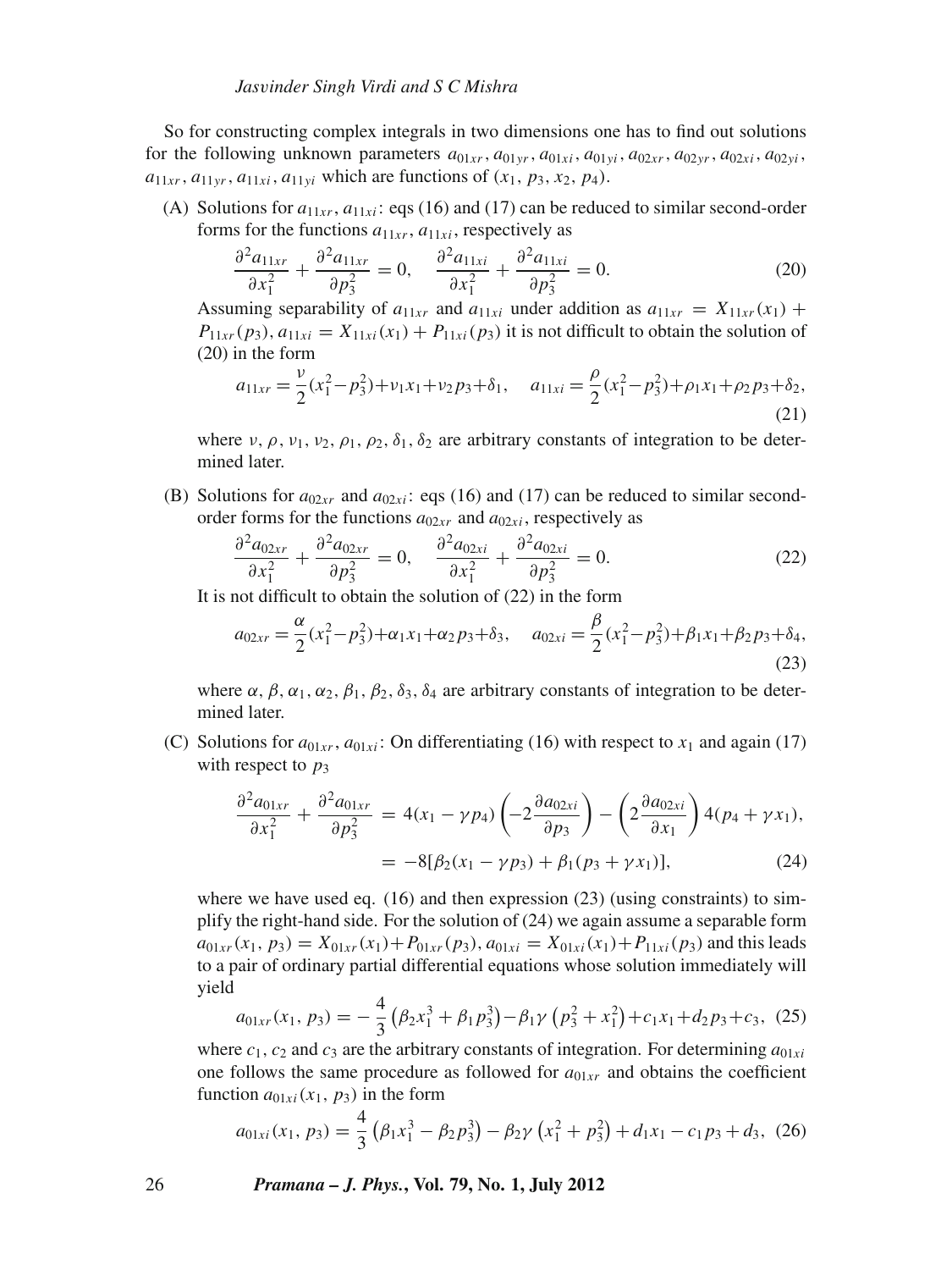where  $d_1$ ,  $d_2$  and  $d_3$  are the arbitrary constants of integration. With the inclusion of constraints with  $\rho = 0$ ,  $\nu = 0$  obtained by constraint relations for the arbitrary constants the expressions  $a_{11xr}$  and  $a_{11xi}$  now take the form

$$
a_{11xr} = \beta_1 x_1 + \beta_2 p_3 + \delta_1, \quad a_{11xi} = \beta_1 x_1 + \beta_2 p_3 + \delta_2. \tag{27}
$$

(D) Solutions for  $a_{11vr}$ ,  $a_{11vi}$ : eqs (18) and (19) can be reduced to similar second-order forms for the functions as

$$
\frac{\partial^2 a_{11yr}}{\partial x_2^2} + \frac{\partial^2 a_{11yr}}{\partial p_4^2} = 0, \quad \frac{\partial^2 a_{11yi}}{\partial x_2^2} + \frac{\partial^2 a_{11yi}}{\partial p_4^2} = 0.
$$
 (28)

Solution of (28) is in the form

$$
a_{11yr} = \frac{v}{2} (x_2^2 - p_4^2) + v_1 x_2 + v_2 p_4 + \delta_5,
$$
  
\n
$$
a_{11yi} = \frac{\rho}{2} (x_2^2 - p_4^2) + \rho_1 x_2 + \rho_2 p_4 + \delta_6,
$$
\n(29)

where  $v, \rho, v_1, v_2, \rho_1, \rho_2, \delta_3, \delta_4$  are arbitrary constants of integration to be determined later.

(E) Solutions for  $a_{02\gamma r}$ ,  $a_{02\gamma i}$ : eqs (18) and (19) can be reduced to

$$
\frac{\partial^2 a_{02yr}}{\partial x_2^2} + \frac{\partial^2 a_{02yr}}{\partial p_4^2} = 0, \quad \frac{\partial^2 a_{02yi}}{\partial x_2^2} + \frac{\partial^2 a_{02yi}}{\partial p_4^2} = 0.
$$
 (30)

Solution of (30) is in the form

$$
a_{02yr} = \frac{\alpha}{2} \left( x_1^2 - p_3^2 \right) + \alpha_1 x_1 + \alpha_2 p_3 + \delta_7,
$$
  

$$
a_{02yi} = \frac{\beta}{2} \left( x_1^2 - p_3^2 \right) + \beta_1 x_1 + \beta_2 p_3 + \delta_8,
$$
 (31)

where  $\alpha$ ,  $\beta$ ,  $\alpha_1$ ,  $\alpha_2$ ,  $\beta_1$ ,  $\beta_2$ ,  $\delta_5$ ,  $\delta_6$  are arbitrary constants of integration to be determined later.

(F) Similarly to solve  $a_{01yr}$ ,  $a_{01yi}$ . On differentiating (18) with respect to  $x_2$  and (19) with respect to  $p_4$ 

$$
\frac{\partial^2 a_{01yr}}{\partial x_2^2} + \frac{\partial^2 a_{01yr}}{\partial p_4^2} = 4(p_3 + \gamma) \left( -2 \frac{\partial a_{02yi}}{\partial p_4} \right) - \left( 2 \frac{\partial a_{02yi}}{\partial x_2} \right) 4(p_4 + \gamma)
$$
  
=  $-8[(p_3 + \gamma)\beta_2 + \beta_1(p_4 + \gamma)],$  (32)

where we have used eqs (18) and (19) and then expression (31) (using constraints) to simplify the right-hand side. For solution of (32) we again assume a separable form  $a_{01yr}(x_2, p_4) = X_{01yr}(x_2) + P_{01yr}(p_4), a_{01yi} = X_{01yi}(x_2) + P_{11yi}(p_4)$ . This leads to a pair of ordinary partial differential equations whose solution immediately will yield

$$
a_{01yr}(x_2, p_4) = -\frac{4}{3} \left( \beta_2 x_2^3 + \beta_1 p_4^3 \right) - \beta_1 \gamma (x_2^2 + p_4^2) + c_1 x_2 + d_2 p_4 + c_3,
$$
\n(33)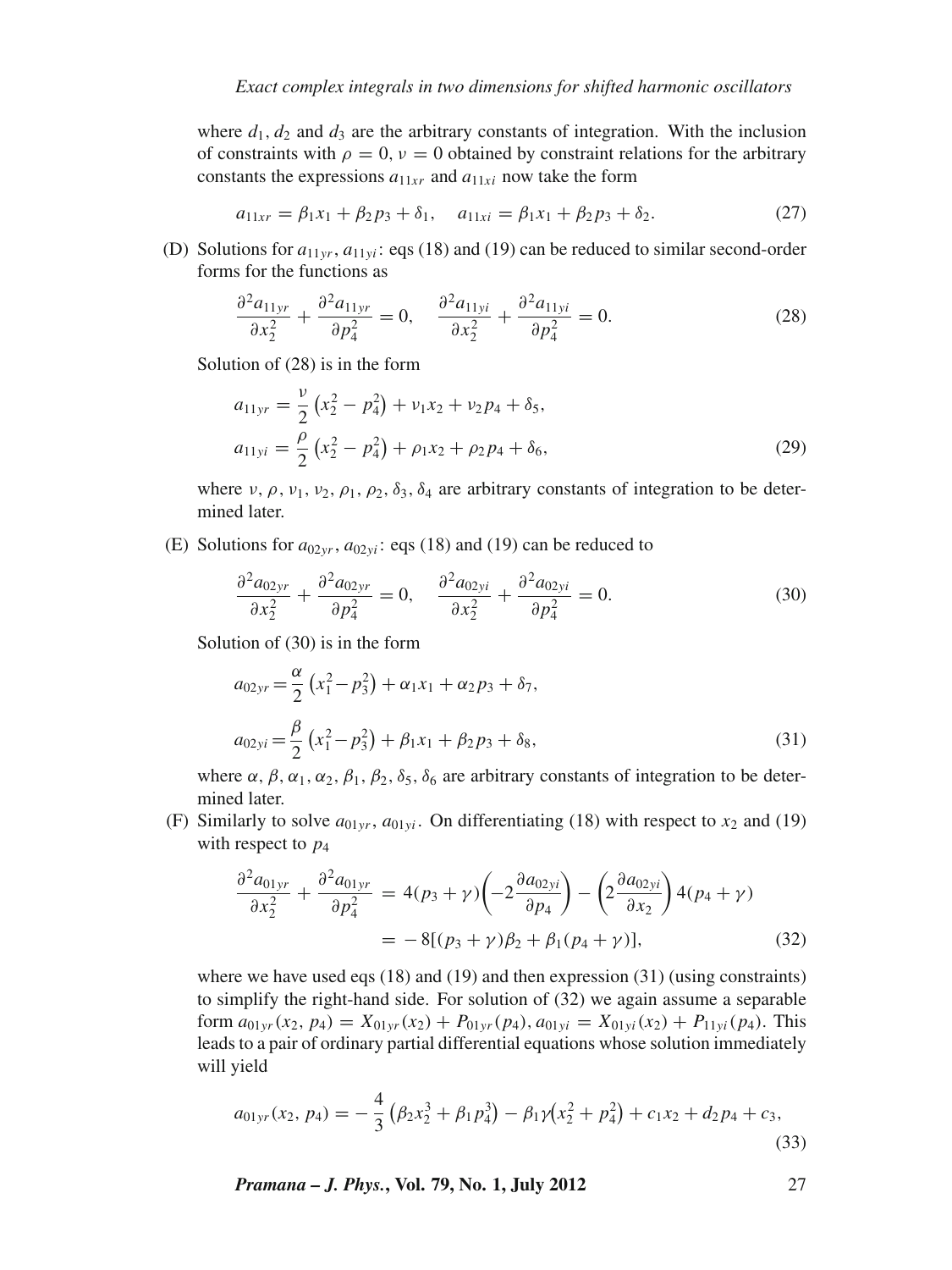where  $c_1$ ,  $c_2$  and  $c_3$  are the arbitrary constants of integration. For determining  $a_{01yi}$  one follows the same procedure as followed for  $a_{01xr}$  and obtains the coefficient function  $a_{01vr}(x_2, p_4)$  in the form

$$
a_{01yi}(x_2, p_4) = \frac{4}{3}w^2(\beta_1x_2^3 - \beta_2p_4^3) - \beta_2\gamma(x_2^2 + p_4^2) + d_1x_2 - c_1p_4 + d_3, (34)
$$

where  $d_1, d_2$  and  $d_3$  are arbitrary constants of integration. With the inclusion of constraint relations  $\rho = 0$ ,  $\nu = 0$  for the arbitrary constants, the expressions  $a_{11vr}$ and  $a_{11vi}$  now take the form

$$
a_{11yr} = \rho_1 x_2 + \rho_2 p_4 + \delta_5, \quad a_{11yi} = \rho_1 x_2 + \rho_2 p_4 + \delta_6. \tag{35}
$$

Note that the forms (20)–(35) of  $a_{01xr}$ ,  $a_{01yr}$ ,  $a_{01yi}$ ,  $a_{02xr}$ ,  $a_{02xr}$ ,  $a_{02xi}$ ,  $a_{02yi}$ ,  $a_{11xr}$ ,  $a_{11yr}$ ,  $a_{11xi}$  and  $a_{11yi}$  are determined only from (6). With these expressions for the coefficient function when (7) is rationalized, one obtained several constrained relations among the arbitrary constants appearing in eqs  $(20)$ – $(35)$ , thereby reducing the number of arbitrary constants in the final solutions, and the constrained relations so obtained are  $c_1 = -d_2, d_1 = c_2, \rho_1 = -\nu_2, \rho_2 = \nu_1, \beta_2 = -\alpha_1, \beta_1 = \alpha_2$  and all  $\delta$ 's = 0 which gives rise to forms of coefficient functions as

$$
a_{11xr} = -\rho_1 x_1 + \rho_2 p_3, \quad a_{11xi} = \rho_1 x_1 + \rho_2 p_3,
$$
  
\n
$$
a_{02xr} = -\beta_2 x_1 + \beta_1 p_3, \quad a_{02xi} = \beta_1 x_1 + \beta_2 p_3,
$$
  
\n
$$
a_{01xr} = -\frac{4}{3} (\beta_2 x_1^3 + \beta_1 p_3^3) - \beta_1 \gamma (p_3^2 + x_1^2) + c_1 x_1 + d_2 p_3,
$$
  
\n
$$
a_{01xi} = \frac{4}{3} (\beta_1 x_1^3 - \beta_2 p_3^3) - \beta_2 \gamma (x_1^2 + p_3^2) + d_1 x_1 - c_1 p_3,
$$
  
\n
$$
a_{11yr} = -\rho_2 x_2 + \rho_1 p_4, \quad a_{11yi} = \rho_2 x_2 + \rho_1 p_4,
$$
  
\n
$$
a_{02yr} = -\beta_2 x_2 + \beta_1 p_4, \quad a_{02yi} = \beta_1 x_2 + \beta_2 p_4,
$$
  
\n
$$
a_{01yr} = -\frac{4}{3} (\beta_2 x_2^3 + \beta_1 p_4^3) - \beta_1 \gamma (x_2^2 + p_4^2) + c_1 x_2 + d_2 p_4,
$$
  
\n
$$
a_{01yi} = \frac{4}{3} w^2 (\beta_1 x_2^3 - \beta_2 p_4^3) - \beta_2 \gamma (x_2^2 + p_4^2) + d_1 x_2 - c_1 p_4.
$$
  
\n(36)

From the above set of equations, we have

$$
a_{11r} = a_{11xr} + a_{11yr} = -\rho_2(x_1 + x_2) + \rho_1(p_3 + p_4),
$$
  
\n
$$
a_{11i} = a_{11xi} + a_{11yi} = \rho_1(x_1 + x_2) + \rho_2(p_3 + p_4),
$$
  
\n
$$
a_{02r} = a_{02xr} + a_{02yr} = -\beta_2(x_1 + x_2) + \beta_1(p_3 + p_4),
$$
  
\n
$$
a_{02i} = a_{02xi} + a_{02yi} = \beta_1(x_1 + x_2) + \beta_2(p_3 + p_4),
$$
  
\n
$$
a_{01r} = a_{01xr} + a_{01yr} = -\frac{4}{3} [\beta_2 (x_1^3 + x_2^3) + \beta_1 (p_3^3 + p_4^3)] - \beta_1 \gamma (x_1^2 + x_2^2 + p_3^2 + p_4^2) + c_1(x_1 + x_2) + d_2(p_3 + p_4)
$$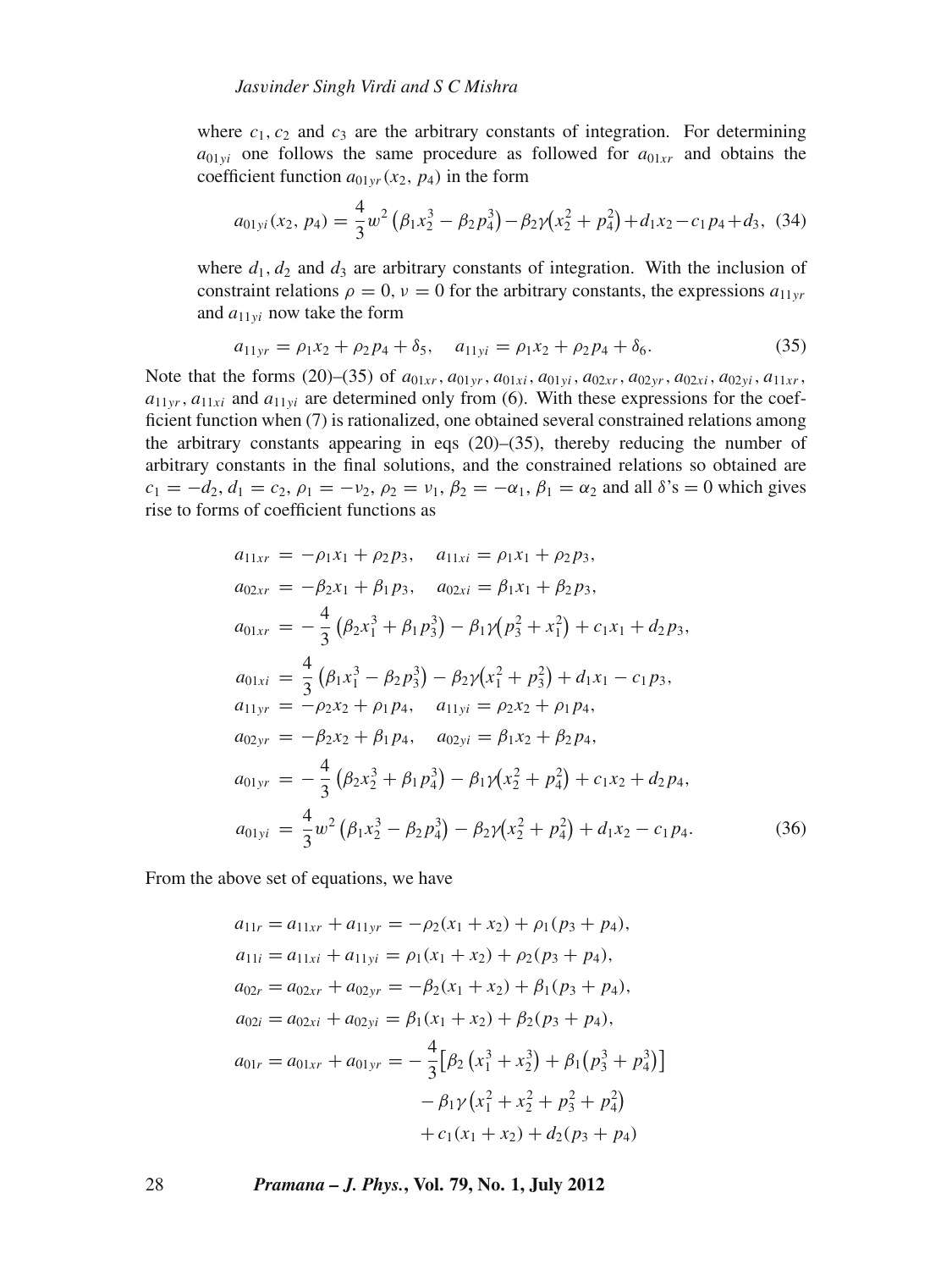*Exact complex integrals in two dimensions for shifted harmonic oscillators*

$$
a_{01i} = a_{01xi} + a_{01yi} = \frac{4}{3} \left[ \beta_1 (x_1^3 + x_2^3) - \beta_2 (p_3^3 + p_4^3) \right] - \beta_2 \gamma (x_1^2 + x_2^2 + p_3^2 + p_4^2) + d_1 (x_1 + x_2) - c_1 (p_3 + p_4).
$$
 (37)

**Construction of integrals***.* Using the results (37) one can obtain the complex integral *I* from (13) and (14), in which the real and imaginary parts  $I_1$  and  $I_2$  are given by

$$
I_1 = -\frac{4}{3} [\beta_2 (x_1^3 + x_2^3) + \beta_1 (p_3^3 + p_4^3)] - \beta_1 \gamma (x_1^2 + x_2^2 + p_3^2 + p_4^2)
$$
  
+  $c_1(x_1 + x_2) + d_2(p_3 + p_4) - 2(p_1x_3 + p_4x_4)$   
 $\times {\beta_1(x_1 + x_2) + \beta_2(p_3 + p_4)} + (p_1^2 + p_2^2 - x_3^2 - x_4^2)$   
 $\times {-\beta_2(x_1 + x_2) + \beta_1(p_3 + p_4)} + (p_1p_2 - x_3x_4)$   
 $\times {-\rho_2(x_1 + x_2) + \rho_1(p_3 + p_4)} - (p_1x_4 + p_2x_3)$   
 $\times {\rho_1(x_1 + x_2) + \rho_2(p_3 + p_4)}$  (38)

and

$$
I_2 = \frac{4}{3} [\beta_1 (x_1^3 + x_2^3) - \beta_2 (p_3^3 + p_4^3)] - \beta_2 \gamma (x_1^2 + x_2^2 + p_3^2 + p_4^2)
$$
  
+  $d_1(x_1 + x_2) - c_1(p_3 + p_4) + 2(p_1x_3 + p_4x_4)$   

$$
\times \{-\beta_2(x_1 + x_2) + \beta_1(p_3 + p_4)\} + (p_1^2 + p_2^2 - x_3^2 - x_4^2)
$$
  

$$
\times \{\beta_1(x_1 + x_2) + \beta_2(p_3 + p_4)\} + (p_1p_2 - x_3x_4) \{\rho_1(x_1 + x_2)
$$
  
+  $\rho_2(p_3 + p_4)\} + (p_1x_4 + p_2x_3) \{-\rho_2(x_1 + x_2) + \rho_1(p_3 + p_4)\}.$  (39)

Finally, the complex integrals  $I = I_1 + iI_2$  can be written as

$$
I = \frac{b}{3} [x^*(3x^2 + x^*) + y^*(3y^2 + y^*)] + ib\gamma (xx^* + yy^*) + \sigma (x^* + y^*)
$$
  
+  $b [(x^* + y^*)](p_x^2 + p_y^2) + e(x^* + y^*)p_x p_y,$ 

where  $x^* = x_1 - ip_3$ ,  $y^* = x_2 - ip_4$ ,  $p_x^* = p_1 - ix_3$ ,  $p_y^* = p_2 - ix_4$ , and  $e = -p_2 + i\rho_1$ ;  $\sigma_1 = c_1 + id_2$  and  $b = -\beta_2 + i\beta_1$  are the arbitrary constants, which conforms the integrability condition.

### **2. Lie-algebraic method**

Consider a two-dimensional real phase space  $(x, y, p_x, p_y, t)$ , which may be transformed into a complex space  $(x_1, p_3, x_2, p_4, p_1, x_3, p_2, x_4, t)$ , by defining position and momenta variables as

$$
x = x_1 + ip_3; \quad y = x_2 + ip_4; p_x = p_1 + ix_3; \quad p_y = p_2 + ix_4.
$$
 (40)

*Pramana – J. Phys.***, Vol. 79, No. 1, July 2012** 29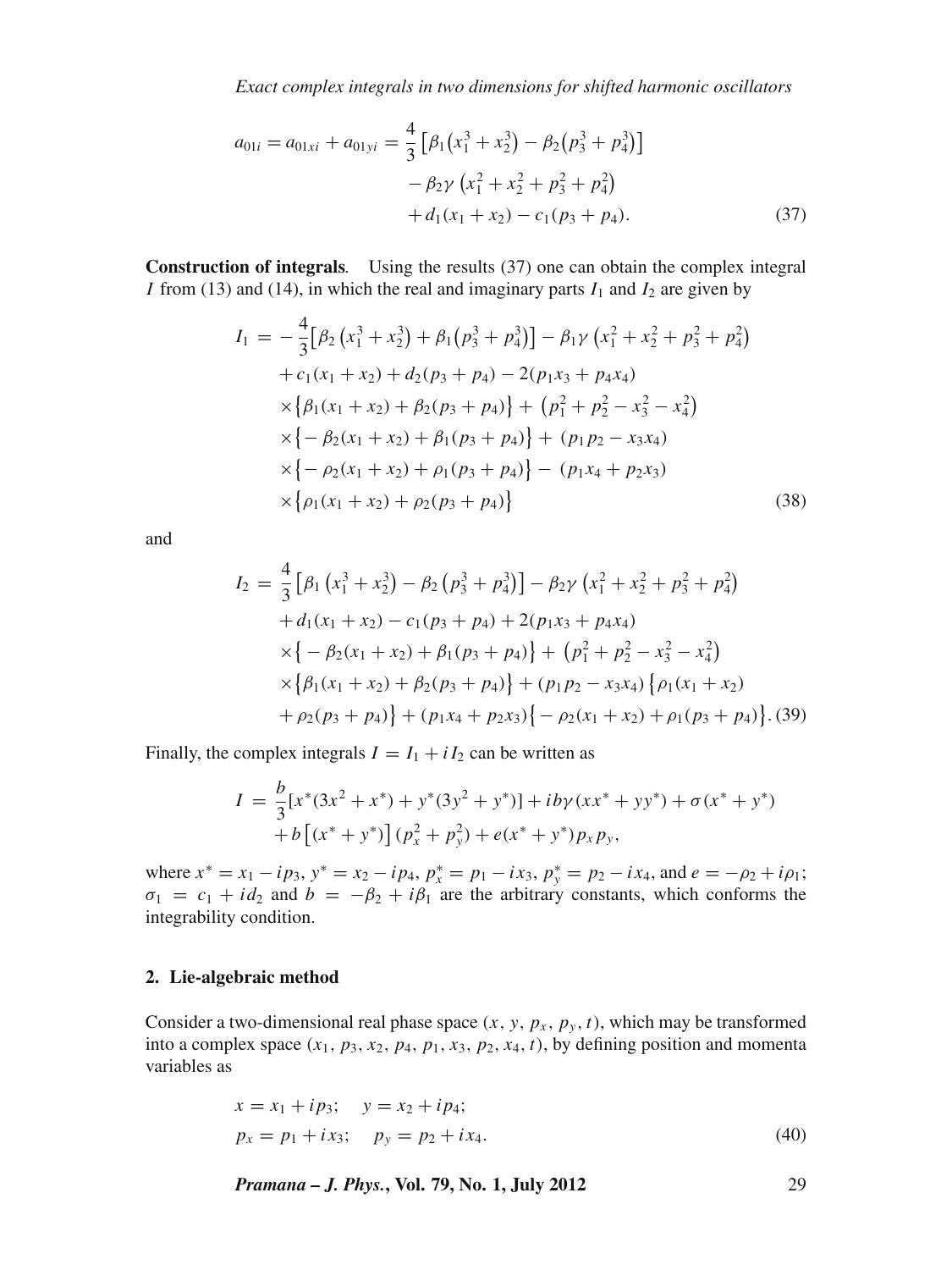The Hamiltonian  $H(x, y, p_x, p_y, t)$  of a two-dimensional system in complex space can be expressed as  $H = H_1 + iH_2$ . From eq. (40) one can easily obtain

$$
\frac{\partial}{\partial x} = \frac{\partial}{\partial x_1} - i \frac{\partial}{\partial p_3}; \qquad \frac{\partial}{\partial y} = \frac{\partial}{\partial x_2} - i \frac{\partial}{\partial p_4};
$$
  

$$
\frac{\partial}{\partial p_x} = \frac{\partial}{\partial p_1} - i \frac{\partial}{\partial x_3}; \qquad \frac{\partial}{\partial p_y} = \frac{\partial}{\partial p_2} - i \frac{\partial}{\partial x_4}.
$$
(41)

The Hamiltonian equations of motion for complex *H* using eq. (41), can be written as

$$
\dot{x}_1 = \frac{\partial H_1}{\partial p_1} + \frac{\partial H_2}{\partial x_3}; \quad \dot{p}_3 = \frac{\partial H_2}{\partial p_1} - \frac{\partial H_1}{\partial x_3};
$$
\n
$$
\dot{x}_2 = \frac{\partial H_1}{\partial p_2} + \frac{\partial H_2}{\partial x_4}; \quad \dot{p}_4 = \frac{\partial H_2}{\partial p_2} - \frac{\partial H_1}{\partial x_4};
$$
\n
$$
\dot{p}_1 = -\left(\frac{\partial H_1}{\partial x_1} + \frac{\partial H_2}{\partial p_3}\right); \quad \dot{x}_3 = -\left(\frac{\partial H_2}{\partial x_1} - \frac{\partial H_1}{\partial p_3}\right);
$$
\n
$$
\dot{p}_2 = -\left(\frac{\partial H_1}{\partial x_2} + \frac{\partial H_2}{\partial p_4}\right); \quad \dot{x}_4 = -\left(\frac{\partial H_2}{\partial x_2} - \frac{\partial H_1}{\partial p_4}\right).
$$
\n(42)

If *H* is an analytic function of complex variables, then  $H_1$  and  $H_2$  satisfy the Cauchy– Riemann conditions and after invoking such analyticity conditions, eq. (42) reduces to

$$
\dot{x}_1 = 2 \frac{\partial H_1}{\partial p_1}; \quad \dot{p}_1 = -2 \frac{\partial H_1}{\partial x_1}; \quad \dot{x}_2 = 2 \frac{\partial H_1}{\partial p_2}; \quad \dot{p}_2 = -2 \frac{\partial H_1}{\partial x_2};
$$
\n
$$
\dot{x}_3 = 2 \frac{\partial H_1}{\partial p_3}; \quad \dot{p}_3 = -2 \frac{\partial H_1}{\partial x_3}; \quad \dot{x}_4 = 2 \frac{\partial H_1}{\partial p_4}; \quad \dot{p}_4 = -2 \frac{\partial H_1}{\partial x_4}.
$$
\n(43)

Note that  $(x_1, p_1)$ ,  $(x_2, p_2)$ ,  $(x_3, p_3)$  and  $(x_4, p_4)$  constitute canonical pairs. Now consider a complex phase space function  $I(x, y, p_x, p_y, t)$  as  $I = I_1 + iI_2$ . Thus, for the function *I* to be the TD (time-dependent) dynamical integral of the system in complex phase space, this must conform the following invariance condition:

$$
\frac{dI}{dt} = \frac{\partial I}{\partial t} + [I, H] = 0,\tag{44}
$$

where  $[\cdot, \cdot]$  is the Poisson bracket, which in view of the definition, eq. (40), turns out to be

$$
[A, B]_{(x,p)} = [A, B]_{(x_1,p_1)} - i[A, B]_{(x_1,x_3)} - i[A, B]_{(p_3,p_1)} - [A, B]_{(p_3,x_3)} + [A, B]_{(x_2,p_2)} - i[A, B]_{(x_2,x_4)} - i[A, B]_{(p_4,p_2)} - [A, B]_{(p_4,x_4)}.
$$
\n
$$
(45)
$$

In order to demonstrate the underlying elegance of the Lie-algebraic approach, we briefly describe the method to construct complex integrals of classical dynamical systems. In the Lie-algebraic approach, one can express the complex Hamiltonian  $H(x, y, p_x)$ ,  $p_y$ , *t*) of the system as

$$
H = \sum_{n} h_n(t) \Gamma_n(x, y, p_x, p_y), \tag{46}
$$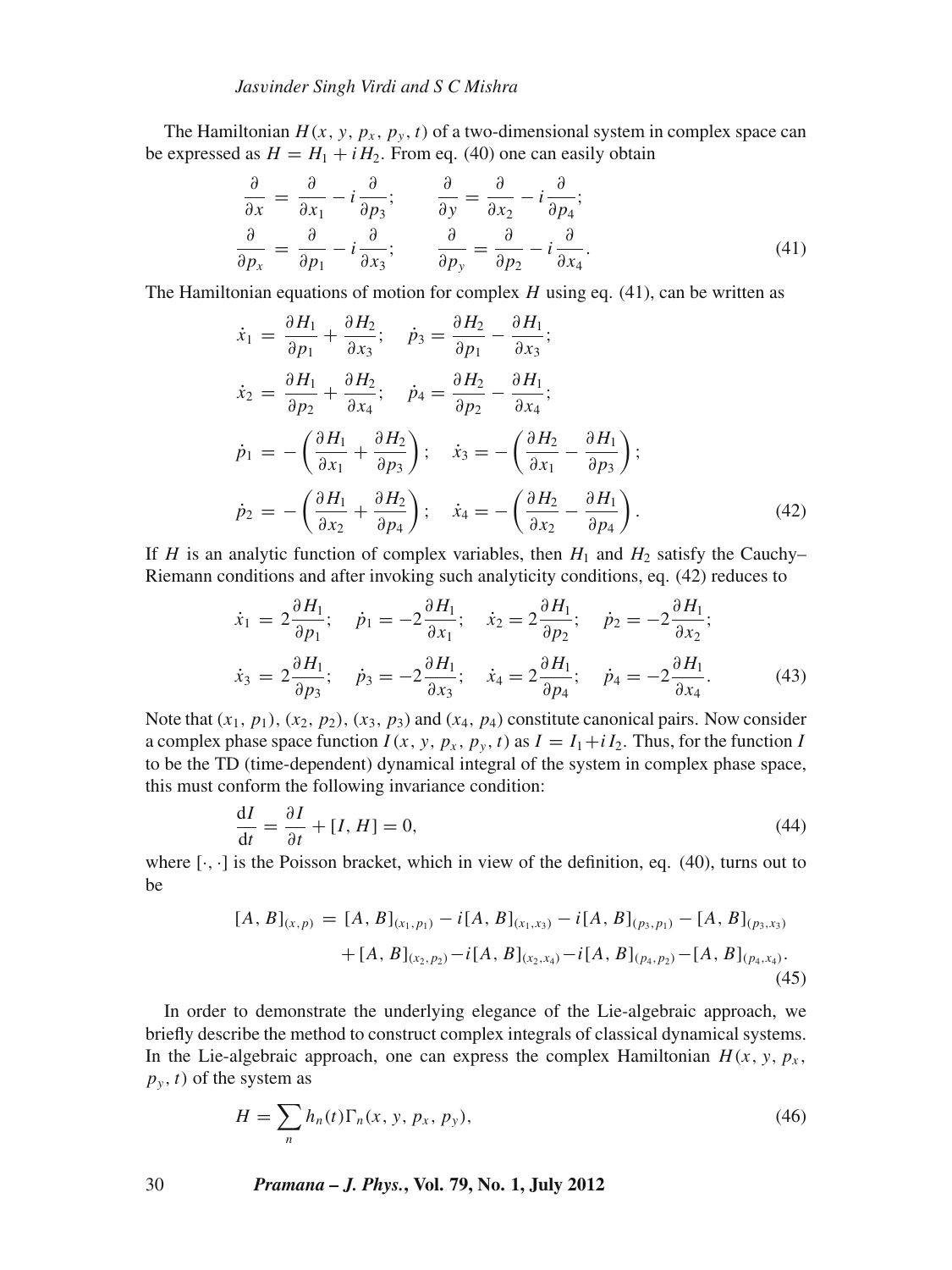where the set of functions  $\{\Gamma_1, ..., \Gamma_n\}$  are not explicitly TD and  $h_n(t)$ 's are complex coefficient functions of time. The  $\Gamma_n$ s in eq. (46) generate a closed dynamical algebra, which implies

$$
[\Gamma_n, \Gamma_m] = \sum_l C_{nm}^l \Gamma_l,\tag{47}
$$

where  $C_{nm}^l$  are the complex structure constants of the algebra. If the  $\Gamma_n$ , s in eq. (46) are not sufficient to close the algebra, then the set of  $\Gamma_n$ 's must be extended by adding new  $\Gamma_l$ s, such that  $\Gamma_l = [\Gamma_n, \Gamma_m]$ , until the closure is obtained. The additional  $h_l(t)$ 's are taken to be zero.

Since the complex dynamical integral *I* is also a part of Lie algebra, then one can write this as

$$
I(t) = \sum_{k} \lambda_k(t) \Gamma_k(x, y, p_x, p_y), \qquad (48)
$$

where  $\lambda_k(t)$ 's are TD complex coefficients. Thus, by using eqs (46) and (48) for *H* and *I* respectively in eq. (44), we get a system of linear, first-order differential equations, namely

$$
\dot{\lambda}_r + \sum_n \bigg[ \sum_m C_{nm}^r h_m(t) \bigg] \lambda_n = 0,
$$
\n(49)

in  $\lambda_n$ 's. Thus, the solutions of these differential equations in turn provide classical complex integrals of a given system. In the next subsection we shall use the prescription given above to obtain complex integral of a classical complex Hamiltonian system.

#### 2.1 *Example*

Consider a shifted harmonic oscillator systems in two dimensions, whose Hamiltonian is given by

$$
H = \frac{1}{2} \left( p_x^2 + p_y^2 \right) + \frac{1}{2} \kappa_1^2(t) (x^2 + y^2) + \kappa_2(t) xy.
$$
 (50)

Using eq. (40), the above Hamiltonian can be expressed as

$$
H = \frac{1}{2}p_1^2 - \frac{1}{2}x_3^2 + ip_1x_3 + \frac{1}{2}p_2^2 - \frac{1}{2}x_4^2 + ip_2x_4
$$
  
+  $\kappa_1^2(t) \left( \frac{1}{2}x_1^2 - \frac{1}{2}p_3^2 + ip_3x_1 + \frac{1}{2}x_2^2 - \frac{1}{2}p_4^2 + ix_2p_4 \right)$   
+  $\kappa_2(t)(x_1x_2 + ip_3x_2 + ip_4x_1 - p_3p_4)$   
=  $\sum_{m=1}^{16} h_m(t)\Gamma_m(x_1, p_3, x_2, p_4, p_1, x_3, p_2, x_4),$  (51)

and the various  $\Gamma$ 's and  $h(t)$ 's for the above complex *H* are given as

$$
\Gamma_1 = \frac{1}{2} p_1^2; \qquad \Gamma_2 = \frac{1}{2} x_3^2; \qquad \Gamma_3 = \frac{1}{2} p_2^2; \qquad \Gamma_4 = \frac{1}{2} x_4^2; \n\Gamma_5 = p_1 x_3; \qquad \Gamma_6 = p_2 x_4; \qquad \Gamma_7 = p_3 x_1; \qquad \Gamma_8 = p_4 x_2;
$$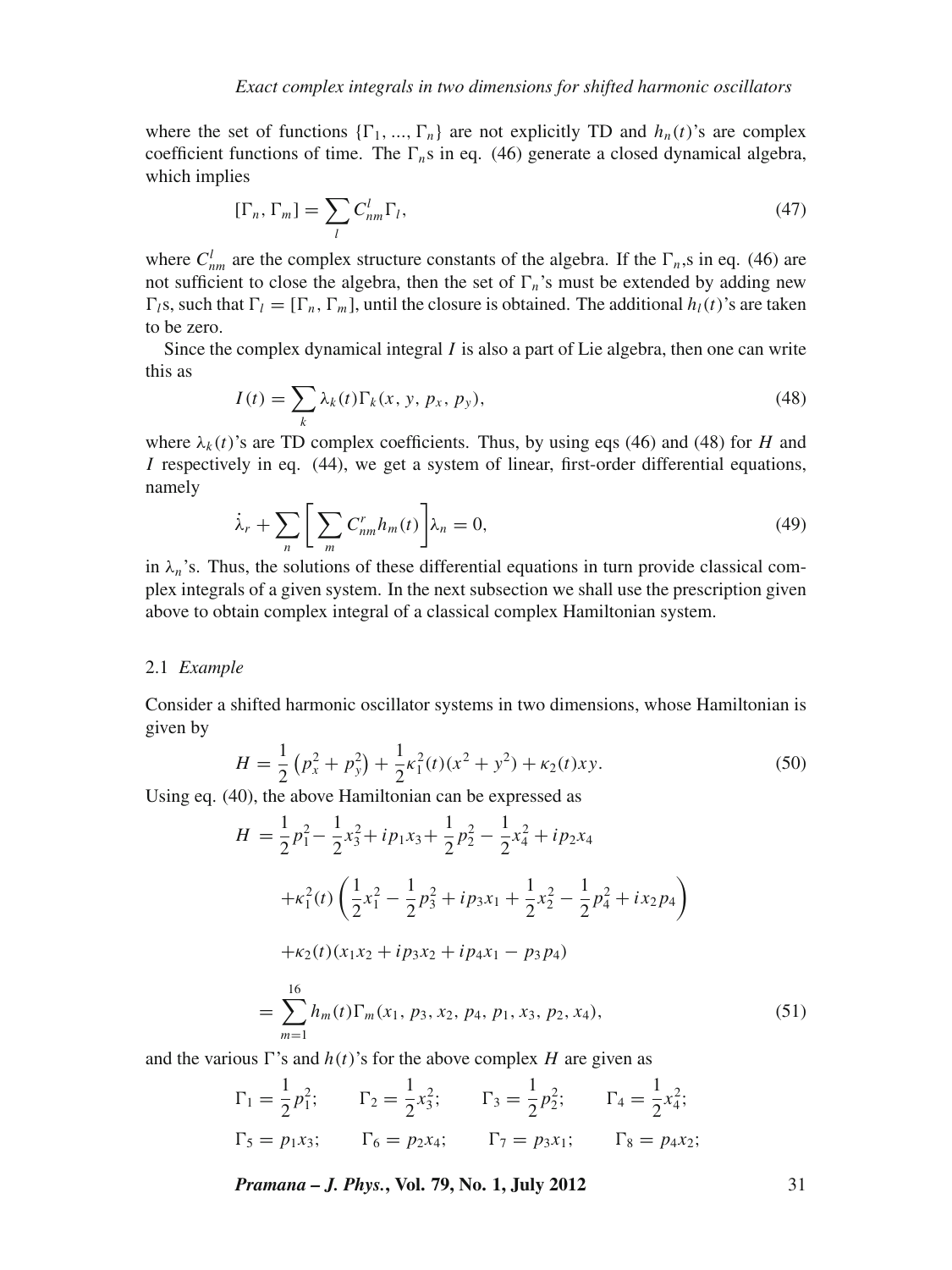*Jas*v*inder Singh Virdi and S C Mishra*

$$
\Gamma_9 = \frac{1}{2} x_1^2; \qquad \Gamma_{10} = \frac{1}{2} p_3^2; \qquad \Gamma_{11} = \frac{1}{2} x_2^2; \qquad \Gamma_{12} = \frac{1}{2} p_4^2; \n\Gamma_{13} = x_1 x_2; \qquad \Gamma_{14} = p_3 p_4; \qquad \Gamma_{15} = p_3 x_2; \qquad \Gamma_{16} = p_4 x_1; \tag{52}
$$

with

$$
h_1 = h_3 = 1, \t h_2 = h_4 = -1, \t h_5 = h_6 = i,
$$
  
\n
$$
h_7 = h_8 = i\kappa_1^2, \t h_9 = h_{11} = \kappa_1^2, \t h_{10} = h_{12} = -\kappa_1^2,
$$
  
\n
$$
h_{13} = \kappa_2, \t h_{14} = -\kappa_2, \t h_{15} = i\kappa_2, \t h_{16} = i\kappa_2.
$$
\n(53)

The dynamical algebra in this case is not closed. To find the closure property for the above system, we have to add 20 more phase space functions  $\Gamma_l$ 's. The additional  $(\Gamma_l)$ 's are as follows:

$$
\Gamma_{17} = p_1 p_3; \quad \Gamma_{18} = p_1 x_1; \quad \Gamma_{19} = p_4 p_1; \quad \Gamma_{20} = p_3 x_3; \n\Gamma_{21} = x_1 x_3; \quad \Gamma_{22} = x_3 x_2; \quad \Gamma_{23} = x_2 p_2; \quad \Gamma_{24} = p_2 p_4; \n\Gamma_{25} = p_3 p_2; \quad \Gamma_{26} = x_2 x_4; \quad \Gamma_{27} = p_4 x_4; \quad \Gamma_{28} = x_1 x_4; \n\Gamma_{29} = x_3 p_4; \quad \Gamma_{30} = x_1 p_2; \quad \Gamma_{31} = p_1 x_2; \quad \Gamma_{32} = p_3 x_4, \n\Gamma_{33} = p_1 x_4; \quad \Gamma_{34} = p_1 p_2; \quad \Gamma_{35} = x_3 x_4; \quad \Gamma_{36} = p_2 x_3; \tag{54}
$$

with corresponding

$$
h_l(t) = 0.\tag{55}
$$

Now in the light of Poisson bracket for complex systems, eq. (45), we get a large number of nonvanishing Poisson brackets, namely

$$
[\Gamma_1, \Gamma_7] = -\Gamma_{17} + i\Gamma_{18}; [\Gamma_1, \Gamma_9] = -\Gamma_{18}; [\Gamma_1, \Gamma_{10}] = i\Gamma_{17};
$$
  
\n
$$
[\Gamma_1, \Gamma_{13}] = -\Gamma_{31}; [\Gamma_1, \Gamma_{14}] = i\Gamma_{19};
$$
  
\n
$$
[\Gamma_1, \Gamma_{15}] = i\Gamma_{31}; [\Gamma_1, \Gamma_{16}] = -\Gamma_{19}; [\Gamma_1, \Gamma_{17}] = 2i\Gamma_1;
$$
  
\n
$$
[\Gamma_1, \Gamma_{18}] = -2\Gamma_1; [\Gamma_1, \Gamma_{20}] = i\Gamma_5;
$$
  
\n
$$
[\Gamma_1, \Gamma_{21}] = -\Gamma_5; [\Gamma_1, \Gamma_{25}] = i\Gamma_{34};
$$
  
\n
$$
[\Gamma_1, \Gamma_{28}] = -\Gamma_{33}; [\Gamma_1, \Gamma_{30}] = -\Gamma_{34}; [\Gamma_1, \Gamma_{32}] = i\Gamma_{33},
$$
  
\n
$$
[\Gamma_2, \Gamma_7] = -i\Gamma_{20} + \Gamma_{21}; [\Gamma_2, \Gamma_9] = i\Gamma_{21}; [\Gamma_2, \Gamma_{10}] = i\Gamma_{20};
$$
  
\n
$$
[\Gamma_2, \Gamma_{13}] = i\Gamma_{22}; [\Gamma_2, \Gamma_{14}] = \Gamma_{29}; [\Gamma_2, \Gamma_{15}] = i\Gamma_{22}; [\Gamma_2, \Gamma_{16}] = i\Gamma_{29};
$$
  
\n
$$
[\Gamma_2, \Gamma_{17}] = \Gamma_5; [\Gamma_2, \Gamma_{18}] = i\Gamma_5; [\Gamma_2, \Gamma_{20}] = 2\Gamma_2; [\Gamma_2, \Gamma_{21}] = 2i\Gamma_2;
$$
  
\n
$$
[\Gamma_2, \Gamma_{25}] = \Gamma_{36}; [\Gamma_2, \Gamma_{28}] = i\Gamma_{35}; [\Gamma_2, \Gamma_{30}] = i\Gamma_{36}; [\Gamma_2, \Gamma_{32}] = \Gamma_{35},
$$
  
\n
$$
[\Gamma_3, \Gamma_8] = i\Gamma_{23} + \Gamma_{24}; [\Gamma_3, \Gamma_{11}] = -\Gamma_{23}; [\Gamma_3, \Gamma_{12}] = i\Gamma_{24};
$$
<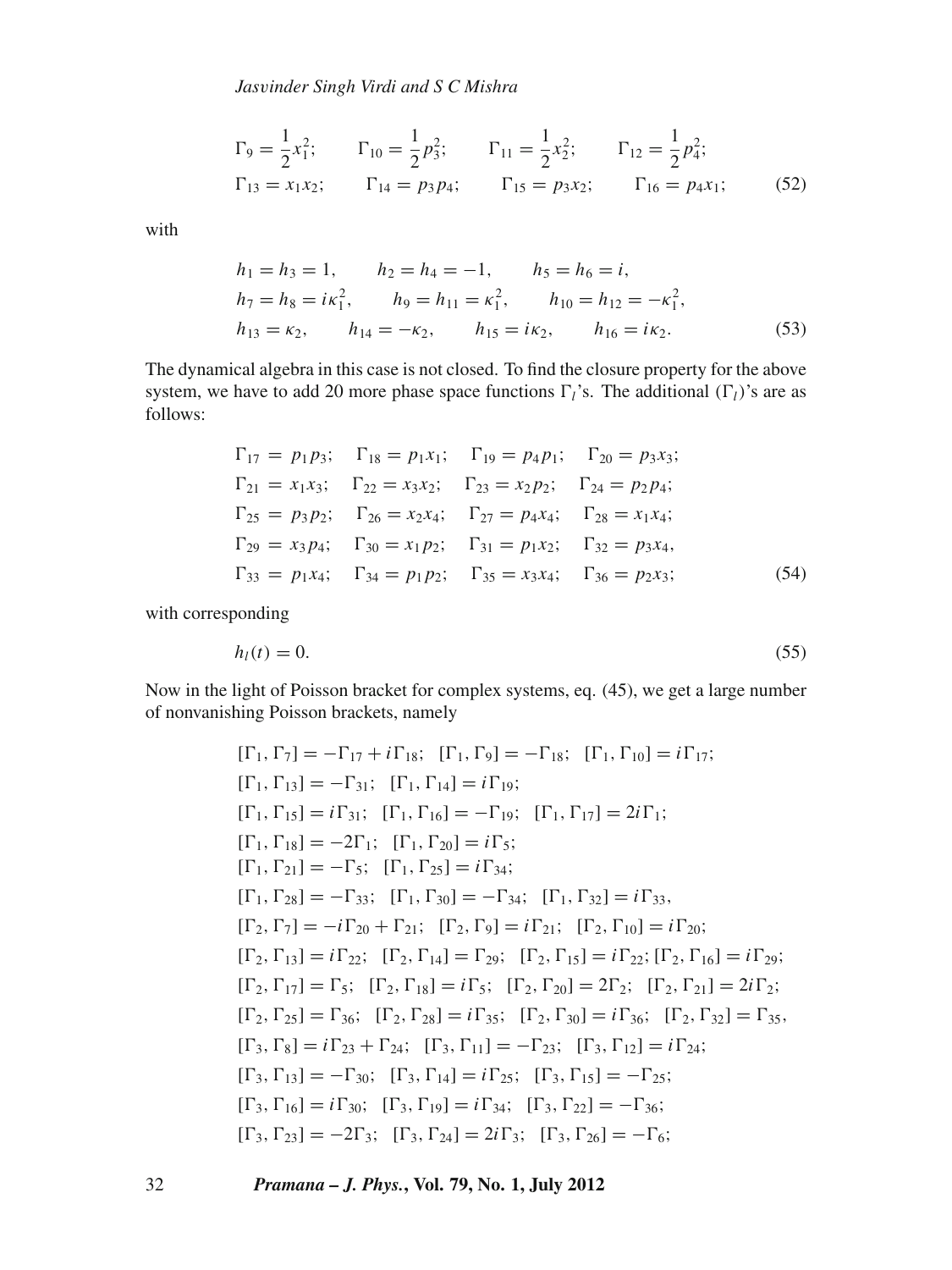$[\Gamma_3,\Gamma_{27}] = i\Gamma_6; \ [\Gamma_3,\Gamma_{29}] = i\Gamma_{36}; \ [\Gamma_3,\Gamma_{31}] = -\Gamma_{34},$  $[\Gamma_4, \Gamma_8] = i\Gamma_{27} + \Gamma_{26}; \quad [\Gamma_4, \Gamma_{11}] = i\Gamma_{26}; \quad [\Gamma_4, \Gamma_{12}] = \Gamma_{27};$  $[\Gamma_4, \Gamma_{13}] = i\Gamma_{28}$ ;  $[\Gamma_4, \Gamma_{14}] = \Gamma_{32}$ ;  $[\Gamma_4, \Gamma_{15}] = i\Gamma_{32}$ ;  $[\Gamma_4, \Gamma_{16}] = \Gamma_{28}$ ;  $[\Gamma_4, \Gamma_{19}] = \Gamma_{33}$ ;  $[\Gamma_4, \Gamma_{22}] = i \Gamma_{35}$ ;  $[\Gamma_4, \Gamma_{23}] = i \Gamma_6$ ;  $[\Gamma_4, \Gamma_{24}] = \Gamma_6$ ;  $[\Gamma_4,\Gamma_{26}] = 2i\Gamma_4; \quad [\Gamma_4,\Gamma_{27}] = 2\Gamma_4; \quad [\Gamma_4,\Gamma_{29}] = \Gamma_{35}; \quad [\Gamma_4,\Gamma_{31}] = i\Gamma_{33},$  $[\Gamma_5, \Gamma_7] = i\Gamma_{21} + i\Gamma_{17} + \Gamma_{18} + \Gamma_{20}; \ \ [\Gamma_5, \Gamma_9] = i\Gamma_{18} - \Gamma_{21};$  $[\Gamma_5,\Gamma_{10}] = i\Gamma_{20} + \Gamma_{17}; \quad [\Gamma_5,\Gamma_{13}] = i\Gamma_{31} - \Gamma_{22}; \quad [\Gamma_5,\Gamma_{14}] = \Gamma_{19} + i\Gamma_{29};$  $[\Gamma_5, \Gamma_{15}] = \Gamma_{31} + i \Gamma_{32}; \quad [\Gamma_5, \Gamma_{16}] = -\Gamma_{29} + i \Gamma_{19}; \quad [\Gamma_5, \Gamma_{17}] = i \Gamma_5 + \Gamma_1;$  $[\Gamma_5,\Gamma_{18}] = -\Gamma_5 + 2i\Gamma_1; \quad [\Gamma_5,\Gamma_{20}] = 2i\Gamma_2 + \Gamma_5; \quad [\Gamma_5,\Gamma_{21}] = \Gamma_{18};$  $[\Gamma_5,\Gamma_{25}] = i\Gamma_{20}, \ [\Gamma_5,\Gamma_{28}] = \Gamma_{35} + i\Gamma_{33}; \ [\Gamma_5,\Gamma_{30}] = -\Gamma_{36} + i\Gamma_{34};$  $[\Gamma_5, \Gamma_{32}] = \Gamma_{33} + i \Gamma_{33}, \quad [\Gamma_6, \Gamma_8] = i \Gamma_{26} + \Gamma_{23} - \Gamma_{27} + i \Gamma_{24};$  $[\Gamma_6, \Gamma_{11}] = i\Gamma_{23} - \Gamma_{26}$ ;  $[\Gamma_6, \Gamma_{12}] = \Gamma_{24} + i\Gamma_{24}$ ;  $[\Gamma_6, \Gamma_{13}] = -\Gamma_{28} + i\Gamma_{30}$ ;  $[\Gamma_6, \Gamma_{14}] = i\Gamma_{32} + \Gamma_{25}$ ,  $[\Gamma_6, \Gamma_{15}] = -\Gamma_{32} + i\Gamma_{25}$ ;  $[\Gamma_6, \Gamma_{16}] = i\Gamma_{28} + \Gamma_{30}$ ;  $[\Gamma_6, \Gamma_{19}] = i\Gamma_{33} + \Gamma_{34}$ ;  $[\Gamma_6, \Gamma_{22}] = -\Gamma_{35} + i\Gamma_{36}$ ;  $[\Gamma_6, \Gamma_{23}] = -\Gamma_6 + 2i\Gamma_3$ ;  $[\Gamma_6, \Gamma_{24}] = 2\Gamma_3 + i\Gamma_6; \quad [\Gamma_6, \Gamma_{26}] = 2\Gamma_3 - i\Gamma_4;$  $[\Gamma_6, \Gamma_{27}] = \Gamma_6 + 2i\Gamma_4; \quad [\Gamma_6, \Gamma_{29}] = i\Gamma_{35} + \Gamma_{33}, [\Gamma_6, \Gamma_{31}] = -\Gamma_{33} + i\Gamma_{34},$  $[\Gamma_7,\Gamma_{17}] = -i\Gamma_7 + 2i\Gamma_{10}; \quad [\Gamma_7,\Gamma_{18}] = \Gamma_7 - 2i\Gamma_9;$  $[\Gamma_7,\Gamma_{19}] = -i\Gamma_{16} - \Gamma_{14}; \ [\Gamma_7,\Gamma_{20}] = -\Gamma_7 - 2i\Gamma_{10};$  $[\Gamma_7, \Gamma_{21}] = -i\Gamma_7 - 2\Gamma_9; \ [\Gamma_7, \Gamma_{22}] = i\Gamma_{15} - \Gamma_{13}; \ [\Gamma_7, \Gamma_{29}] = -i\Gamma_{14} - \Gamma_{16};$  $[\Gamma_7, \Gamma_{31}] = \Gamma_{15} - i \Gamma_{13}; \quad [\Gamma_7, \Gamma_{33}] = -i \Gamma_{28} + \Gamma_{32};$  $[\Gamma_7,\Gamma_{34}]=-i\Gamma_{30}+\Gamma_{25}; \quad [\Gamma_7,\Gamma_{35}]=- \Gamma_{32}-\Gamma_{28};$  $[\Gamma_7, \Gamma_{36}] = -i\Gamma_{25} - \Gamma_{30}$  $[\Gamma_8, \Gamma_{23}] = -2i\Gamma_{11} + \Gamma_8; \quad [\Gamma_8, \Gamma_{24}] = -i\Gamma_8 + 2\Gamma_{12};$  $[\Gamma_8,\Gamma_{25}] = \Gamma_{14} - i\Gamma_{15}, \ [\Gamma_8,\Gamma_{26}] = -2\Gamma_{11} - i\Gamma_8;$  $[\Gamma_8,\Gamma_{27}] = -\Gamma_8 - 2i\Gamma_{12}; \quad [\Gamma_8,\Gamma_{28}] = -\Gamma_{13} - i\Gamma_{16};$  $[\Gamma_8,\Gamma_{30}] = -i\Gamma_{13} + \Gamma_{16}; \quad [\Gamma_8,\Gamma_{32}] = -\Gamma_{15} - i\Gamma_{14};$  $[\Gamma_8, \Gamma_{33}] = -\Gamma_{31} - i\Gamma_{19}, \ [\Gamma_8, \Gamma_{34}] = -i\Gamma_{31} + \Gamma_{19};$  $[\Gamma_8,\Gamma_{35}] = -\Gamma_{22} - i\Gamma_{29}; \quad [\Gamma_8,\Gamma_{36}] = -\Gamma_{30} - i\Gamma_{25},$  $[\Gamma_9,\Gamma_{17}] = \Gamma_7; \ [\Gamma_9,\Gamma_{18}] = 2\Gamma_9; \ [\Gamma_9,\Gamma_{19}] = -\Gamma_{16};$  $[\Gamma_9, \Gamma_{20}] = -i\Gamma_7; \quad [\Gamma_9, \Gamma_{21}] = -2i\Gamma_9; \quad [\Gamma_9, \Gamma_{22}] = -i\Gamma_3;$  $[\Gamma_9, \Gamma_{29}] = -i\Gamma_{16}; \quad [\Gamma_9, \Gamma_{31}] = \Gamma_{13}; \quad [\Gamma_9, \Gamma_{33}] = \Gamma_{28};$  $[\Gamma_9, \Gamma_{34}] = \Gamma_{30}; \quad [\Gamma_9, \Gamma_{35}] = -i\Gamma_{28}; \quad [\Gamma_9, \Gamma_{36}] = -i\Gamma_{30},$  $[\Gamma_{10}, \Gamma_{17}] = -2i\Gamma_{10}; \quad [\Gamma_{10}, \Gamma_{18}] = -i\Gamma_7; \quad [\Gamma_{10}, \Gamma_{19}] = -i\Gamma_{14};$  $[\Gamma_{10}, \Gamma_{20}] = -2\Gamma_{10}; \quad [\Gamma_{10}, \Gamma_{21}] = -\Gamma_7; \quad [\Gamma_{10}, \Gamma_{22}] = -\Gamma_{15};$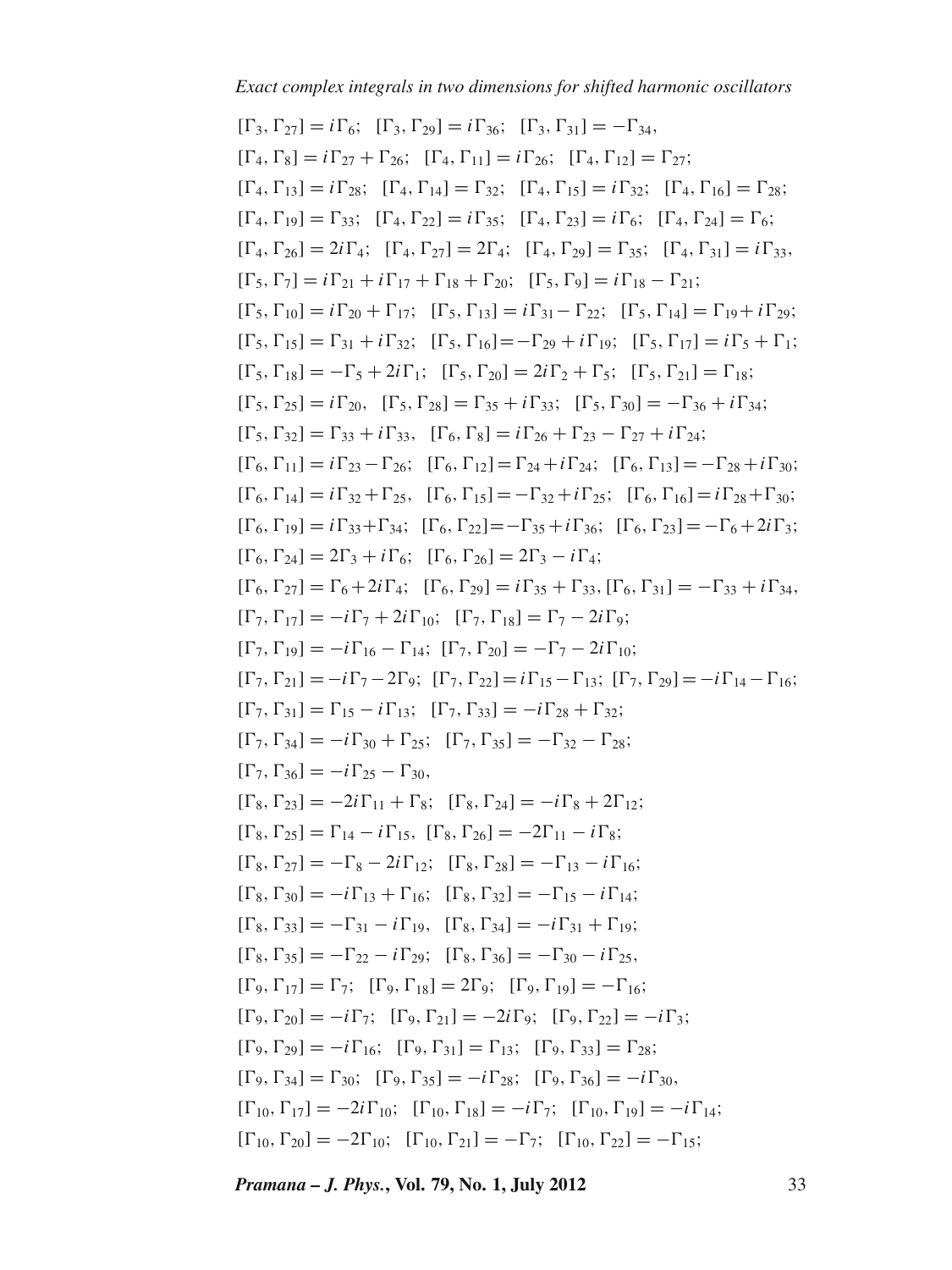$[\Gamma_{10}, \Gamma_{29}] = -\Gamma_{14}; \quad [\Gamma_{10}, \Gamma_{31}] = -i\Gamma_{15}; \quad [\Gamma_{10}, \Gamma_{33}] = -i\Gamma_{32};$  $[\Gamma_{10}, \Gamma_{34}] = -i\Gamma_{25}; \quad [\Gamma_{10}, \Gamma_{35}] = -\Gamma_{32}; \quad [\Gamma_{10}, \Gamma_{36}] = -\Gamma_{25},$  $[\Gamma_{11}, \Gamma_{23}] = 2\Gamma_{11}; \quad [\Gamma_{11}, \Gamma_{24}] = \Gamma_8; \quad [\Gamma_{11}, \Gamma_{25}] = \Gamma_{15};$  $[\Gamma_{11}, \Gamma_{26}] = -2i\Gamma_{11}; \quad [\Gamma_{11}, \Gamma_{27}] = -i\Gamma_8; \quad [\Gamma_{11}, \Gamma_{28}] = -i\Gamma_{13};$  $[\Gamma_{11}, \Gamma_{30}] = \Gamma_{13}; \ [\Gamma_{11}, \Gamma_{32}] = -i\Gamma_{15}; \ [\Gamma_{11}, \Gamma_{33}] = -\Gamma_{19};$  $[\Gamma_{11}, \Gamma_{34}] = \Gamma_{31}; \quad [\Gamma_{11}, \Gamma_{35}] = -i\Gamma_{22}; \quad [\Gamma_{11}, \Gamma_{36}] = \Gamma_{22},$  $[\Gamma_{12}, \Gamma_{23}] = -i\Gamma_8; \ [\Gamma_{12}, \Gamma_{24}] = -2i\Gamma_{12}; \ [\Gamma_{12}, \Gamma_{25}] = -i\Gamma_{14};$  $[\Gamma_{12}, \Gamma_{26}] = -\Gamma_8; \quad [\Gamma_{12}, \Gamma_{27}] = -2\Gamma_{12}; \quad [\Gamma_{12}, \Gamma_{28}] = -\Gamma_{16};$  $[\Gamma_{12}, \Gamma_{30}]=-i\Gamma_{16}; \ [\Gamma_{12}, \Gamma_{32}]=- \Gamma_{14}; \ [\Gamma_{12}, \Gamma_{33}]=- \Gamma_{19};$  $[\Gamma_{12}, \Gamma_{34}]=-i\Gamma_{19}; \ [\Gamma_{12}, \Gamma_{35}]=- \Gamma_{29}; \ [\Gamma_{12}, \Gamma_{36}]=-i\Gamma_{29},$  $[\Gamma_{13},\Gamma_{17}] = \Gamma_{15}; \quad [\Gamma_{13},\Gamma_{18}] = \Gamma_{13}; \quad [\Gamma_{13},\Gamma_{19}] = \Gamma_{9};$  $[\Gamma_{13}, \Gamma_{20}] = -i\Gamma_{15}; \quad [\Gamma_{13}, \Gamma_{21}] = -i\Gamma_{13}; \quad [\Gamma_{13}, \Gamma_{22}] = -2i\Gamma_{11};$  $[\Gamma_{13}, \Gamma_{23}] = \Gamma_{13}; \ [\Gamma_{13}, \Gamma_{24}] = \Gamma_{16}; \ [\Gamma_{13}, \Gamma_{25}] = \Gamma_{7};$  $[\Gamma_{13}, \Gamma_{26}] = -i\Gamma_{13}; \ [\Gamma_{13}, \Gamma_{27}] = -i\Gamma_{16}; \ [\Gamma_{13}, \Gamma_{28}] = -2i\Gamma_9;$  $[\Gamma_{13}, \Gamma_{29}] = -i\Gamma_8; \ [\Gamma_{13}, \Gamma_{30}] = 2\Gamma_9; \ [\Gamma_{13}, \Gamma_{31}] = 2\Gamma_{11};$  $[\Gamma_{13}, \Gamma_{32}] = -i\Gamma_7; \ [\Gamma_{13}, \Gamma_{33}] = \Gamma_{26} - i\Gamma_{18}; \ [\Gamma_{13}, \Gamma_{34}] = \Gamma_{23} + \Gamma_{18};$  $[\Gamma_{13}, \Gamma_{35}] = -i\Gamma_{26} - i\Gamma_{21}; \quad [\Gamma_{13}, \Gamma_{36}] = \Gamma_{21} - i\Gamma_{13},$  $[\Gamma_{14},\Gamma_{17}]=- \Gamma_{16}; \ [\Gamma_{14},\Gamma_{18}]=-i\Gamma_{16}; \ [\Gamma_{14},\Gamma_{19}]=-2i\Gamma_{12};$  $[\Gamma_{14}, \Gamma_{20}]=- \Gamma_{14}; \ [\Gamma_{14}, \Gamma_{21}]=- \Gamma_{16}; \ [\Gamma_{14}, \Gamma_{22}]=- \Gamma_{8};$  $[\Gamma_{14}, \Gamma_{23}] = -i\Gamma_{15}; \quad [\Gamma_{14}, \Gamma_{24}] = -i\Gamma_{14}; \quad [\Gamma_{14}, \Gamma_{25}] = -2i\Gamma_{10};$  $[\Gamma_{14}, \Gamma_{26}]=-\Gamma_{15}; \; [\Gamma_{14}, \Gamma_{27}]=- \Gamma_{14}; \; [\Gamma_{14}, \Gamma_{28}]=- \Gamma_{7};$  $[\Gamma_{14}, \Gamma_{29}] = -2\Gamma_{12}; \ [\Gamma_{14}, \Gamma_{30}] = -i\Gamma_7; \ [\Gamma_{14}, \Gamma_{31}] = -i\Gamma_{25};$  $[\Gamma_{14}, \Gamma_{32}]=-2\Gamma_{10}; \ [\Gamma_{14}, \Gamma_{33}]=-i\Gamma_{24}-\Gamma_{17}; \ [\Gamma_{14}, \Gamma_{34}]=-i\Gamma_{17}-i\Gamma_{24};$  $[\Gamma_{14}, \Gamma_{35}]=-2\Gamma_{20}-\Gamma_{27}; \ [\Gamma_{14}, \Gamma_{36}]=- \Gamma_{20}-i\Gamma_{24},$  $[\Gamma_{15}, \Gamma_{17}] = -i\Gamma_{15}; \quad [\Gamma_{15}, \Gamma_{18}] = -i\Gamma_{13}; \quad [\Gamma_{15}, \Gamma_{19}] = -i\Gamma_{8};$  $[\Gamma_{15}, \Gamma_{20}] = -\Gamma_{20}; \ [\Gamma_{15}, \Gamma_{21}] = -\Gamma_{13}; \ [\Gamma_{15}, \Gamma_{22}] = -2\Gamma_{11};$  $[\Gamma_{15}, \Gamma_{23}] = \Gamma_{15}; \ [\Gamma_{15}, \Gamma_{24}] = \Gamma_{14}; \ [\Gamma_{15}, \Gamma_{25}] = 2\Gamma_{10};$  $[\Gamma_{15}, \Gamma_{26}] = -i\Gamma_{15}; \quad [\Gamma_{15}, \Gamma_{27}] = -i\Gamma_{14}; \quad [\Gamma_{15}, \Gamma_{28}] = -i\Gamma_{27};$  $[\Gamma_{15}, \Gamma_{29}] = -\Gamma_8; \quad [\Gamma_{15}, \Gamma_{30}] = \Gamma_7; \quad [\Gamma_{15}, \Gamma_{31}] = -2i\Gamma_{11};$  $[\Gamma_{15}, \Gamma_{32}] = -2i\Gamma_{10}; \quad [\Gamma_{15}, \Gamma_{33}] = -i\Gamma_{26} - i\Gamma_{17};$  $[\Gamma_{15}, \Gamma_{34}] = \Gamma_{17} - i \Gamma_{14}; \ [\Gamma_{15}, \Gamma_{35}] = -\Gamma_{26} - i \Gamma_{20}; \ [\Gamma_{15}, \Gamma_{36}] = \Gamma_{20} - \Gamma_{23},$  $[\Gamma_{16},\Gamma_{17}] = \Gamma_{14}$ ;  $[\Gamma_{16},\Gamma_{18}] = \Gamma_{16}$ ;  $[\Gamma_{16},\Gamma_{19}] = 2\Gamma_{12}$ ;  $[\Gamma_{16}, \Gamma_{20}] = -i\Gamma_{14}; \quad [\Gamma_{16}, \Gamma_{21}] = -i\Gamma_{16};$  $[\Gamma_{16}, \Gamma_{22}] = i\Gamma_8; [\Gamma_{16}, \Gamma_{23}] = -i\Gamma_{13}; [\Gamma_{16}, \Gamma_{24}] = -i\Gamma_{16};$  $[\Gamma_{16}, \Gamma_{25}] = -i\Gamma_7; [\Gamma_{16}, \Gamma_{26}] = -\Gamma_{13}; [\Gamma_{16}, \Gamma_{27}] = -\Gamma_{17};$  $[\Gamma_{16}, \Gamma_{28}] = -2\Gamma_9; [\Gamma_{16}, \Gamma_{29}] = -2i\Gamma_{12}; [\Gamma_{16}, \Gamma_{30}] = -2i\Gamma_9;$  $[\Gamma_{16}, \Gamma_{31}] = \Gamma_8; \ [\Gamma_{16}, \Gamma_{32}] = -\Gamma_7; \ [\Gamma_{16}, \Gamma_{33}] = -\Gamma_{18} + \Gamma_{27};$  $[\Gamma_{16}, \Gamma_{34}] = \Gamma_{24} - i \Gamma_{18}; \ [\Gamma_{16}, \Gamma_{35}] = -\Gamma_{21} - i \Gamma_{27};$  $[\Gamma_{16}, \Gamma_{36}] = -i\Gamma_{24} - i\Gamma_{21}.$  (56)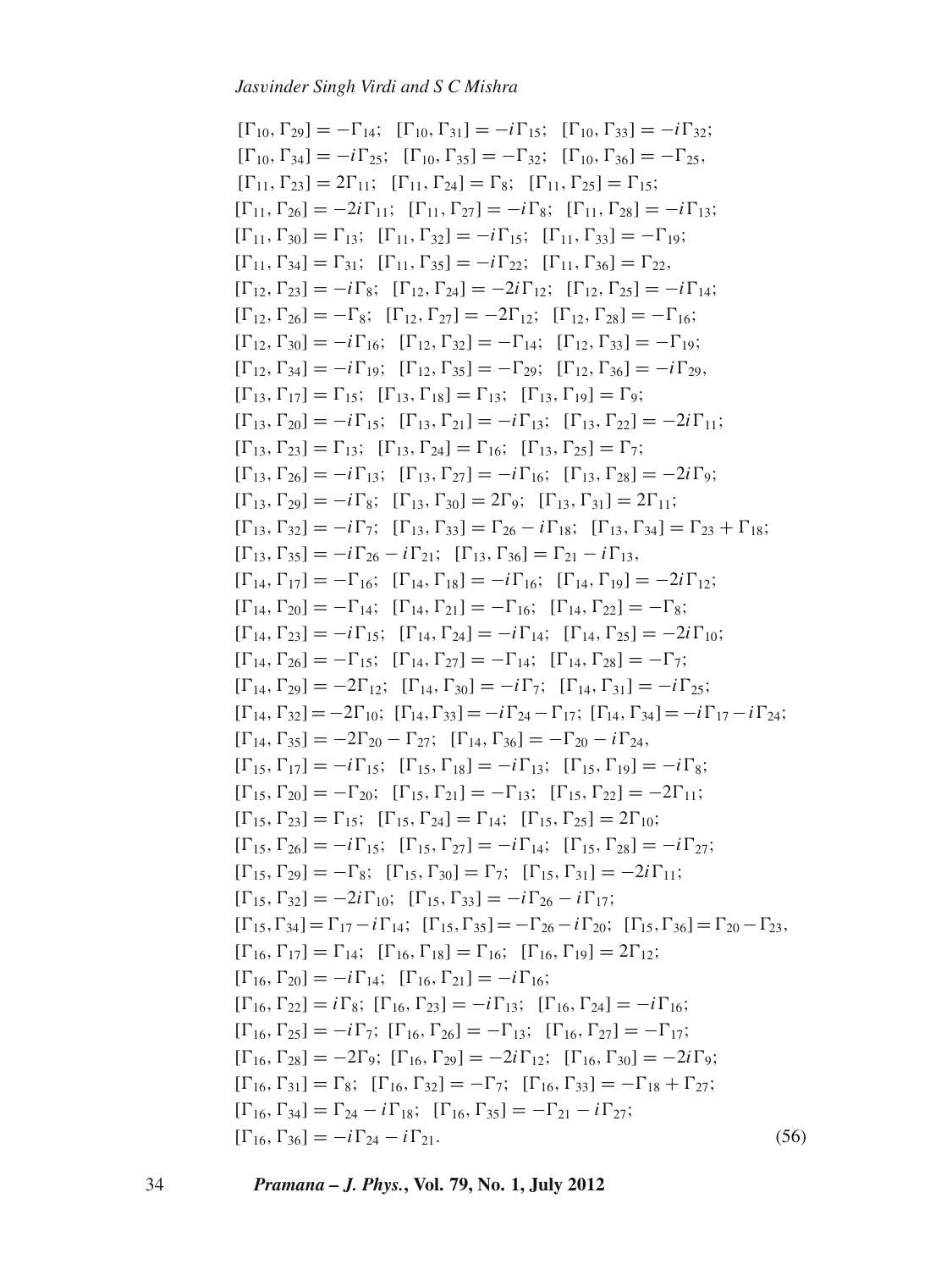Therefore, their use in eq. (44) yields the following set of 36 PDEs in  $\lambda$ 's:

$$
\dot{\lambda}_1 = 4(i\lambda_{17} - \lambda_{18}),\tag{57}
$$

$$
\dot{\lambda}_2 = -4(\lambda_{20} + i\lambda_{21}),\tag{58}
$$

$$
\dot{\lambda}_3 = -4(\lambda_{23} - i\lambda_{24}),\tag{59}
$$

$$
\dot{\lambda}_4 = -4(i\lambda_{26} + \lambda_{27}),\tag{60}
$$

$$
\dot{\lambda}_5 = -2(\lambda_{17} + i\lambda_{18} + \lambda_{21} - i\lambda_{20}),\tag{61}
$$

$$
\dot{\lambda}_6 = -2(i\lambda_{23} - \lambda_{24} - i\lambda_{27} + \lambda_{26}),\tag{62}
$$

$$
\dot{\lambda}_7 = 2\kappa_2(\lambda_{17} + i\lambda_{18} + \lambda_{21} + i\lambda_{20}) + 2\kappa_1(\lambda_{32} + i\lambda_{30} + \lambda_{28} - i\lambda_{25}),
$$
 (63)

$$
\dot{\lambda}_8 = 2\kappa_1(\lambda_{22} - i\lambda_{19} - i\lambda_{29} + i\lambda_{31}) + 2\kappa_2(i\lambda_{23} + \lambda_{24} - i\lambda_{27} + \lambda_{26}),
$$
 (64)

$$
\dot{\lambda}_9 = 4\kappa_2(\lambda_{18} - i\lambda_{21}) + 4\kappa_1(-i\lambda_{28} + \lambda_{30}),\tag{65}
$$

$$
\dot{\lambda}_{10} = 4\kappa_2(i\lambda_{17} - \lambda_{20}) + 4\kappa_1(i\lambda_{32} - \lambda_{25}),
$$
\n(66)

$$
\dot{\lambda}_{11} = 4\kappa_2(\lambda_{23} - i\lambda_{26}) + 4\kappa_1(\lambda_{31} - i\lambda_{22}),\tag{67}
$$

$$
\dot{\lambda}_{12} = 4\kappa_2(i\lambda_{24} + \lambda_{27}) + 4\kappa_1(\lambda_{19} + \lambda_{29}),
$$
\n(68)

$$
\dot{\lambda}_{13} = 2\kappa_2(-i\lambda_{22} - i\lambda_{28} + \lambda_{30} + \lambda_{31}) + 2\kappa_1(\lambda_{18} - i\lambda_{21} + \lambda_{23} - i\lambda_{26}),
$$
 (69)

$$
\dot{\lambda}_{14} = 2\kappa_2(\lambda_{19} - \lambda_{25} + \lambda_{27} + i\lambda_{32}) + 2\kappa_1(i\lambda_{17} - \lambda_{20} + \lambda_{27} + i\lambda_{24}),
$$
 (70)

$$
\dot{\lambda}_{15} = 2\kappa_2(\lambda_{22} - i\lambda_{25} - \lambda_{32} + i\lambda_{31}) + 2\kappa_1(-\lambda_{17} - i\lambda_{20} + \lambda_{26} + i\lambda_{23}), \tag{71}
$$

$$
\dot{\lambda}_{16} = 2\kappa_2(i\lambda_{19} + \lambda_{28} + i\lambda_{29} + i\lambda_{30}) + 2\kappa_1(i\lambda_{18} + \lambda_{21} - \lambda_{24} + i\lambda_{27}),
$$
 (72)

$$
\dot{\lambda}_{17} = 2\kappa_2(i\lambda_1 + \lambda_5) + 2(-\lambda_{10} - \lambda_7) + 2\kappa_1(\lambda_{33} + i\lambda_{34}),\tag{73}
$$

$$
\dot{\lambda}_{18} = 2\kappa_2(\lambda_1 - i\lambda_5) + 2(i\lambda_7 - i\lambda_9) + 2\kappa_1(-i\lambda_{33} + \lambda_{34}),\tag{74}
$$

$$
\dot{\lambda}_{19} = 2\kappa_2(\lambda_{33} + i\lambda_{34}) + 2(-i\lambda_{14} - \lambda_{16}) + 2\kappa_1(i\lambda_1 + \lambda_5),\tag{75}
$$

$$
\dot{\lambda}_{20} = 2\kappa_2(i\lambda_2 - i\lambda_5) + 2(i\lambda_7 - i\lambda_{10}) + 2\kappa_1(\lambda_{35} - i\lambda_{36}),\tag{76}
$$

$$
\dot{\lambda}_{21} = 2\kappa_2(-\lambda_2 + \lambda_5) + 2(-\lambda_7 - \lambda_9) + 2\kappa_1(i\lambda_{35} + \lambda_{36}),\tag{77}
$$

$$
\dot{\lambda}_{22} = 2\kappa_2(-i\lambda_{35} + \lambda_{36}) + 2(-i\lambda_{13} - \lambda_{15}) + 2\kappa_1(-i\lambda_2 + \lambda_5),\tag{78}
$$

$$
\dot{\lambda}_{23} = 2\kappa_2(\lambda_3 - i\lambda_6) + 2(-\lambda_{11} + i\lambda_8) + 2\kappa_1(\lambda_{34} - i\lambda_{36}),\tag{79}
$$

$$
\dot{\lambda}_{24} = 2\kappa_2(i\lambda_3 + \lambda_6) + 2(-\lambda_8 + i\lambda_{12}) + 2\kappa_1(\lambda_{36} + i\lambda_{34}),\tag{80}
$$

$$
\dot{\lambda}_{25} = 2\kappa_2(\lambda_{34} - i\lambda_{36}) + 2(-\lambda_{15} + i\lambda_{14}) + 2\kappa_1(\lambda_3 + \lambda_6),\tag{81}
$$

$$
\dot{\lambda}_{26} = 2\kappa_2(-i\lambda_4 + \lambda_6) + 2(-\lambda_8 - i\lambda_{11}) + 2\kappa_1(\lambda_{33} - i\lambda_{35}),\tag{82}
$$

$$
\dot{\lambda}_{27} = 2\kappa_2(\lambda_4 + i\lambda_6) + 2(-\lambda_{12} - i\lambda_8) + 2\kappa_1(\lambda_{35} + i\lambda_{33}),\tag{83}
$$

$$
\dot{\lambda}_{28} = 2\kappa_2(\lambda_{33} - i\lambda_{35}) + 2(-i\lambda_{13} - \lambda_{16}) + 2\kappa_1(\lambda_6 - i\lambda_4),\tag{84}
$$

*Pramana – J. Phys.***, Vol. 79, No. 1, July 2012** 35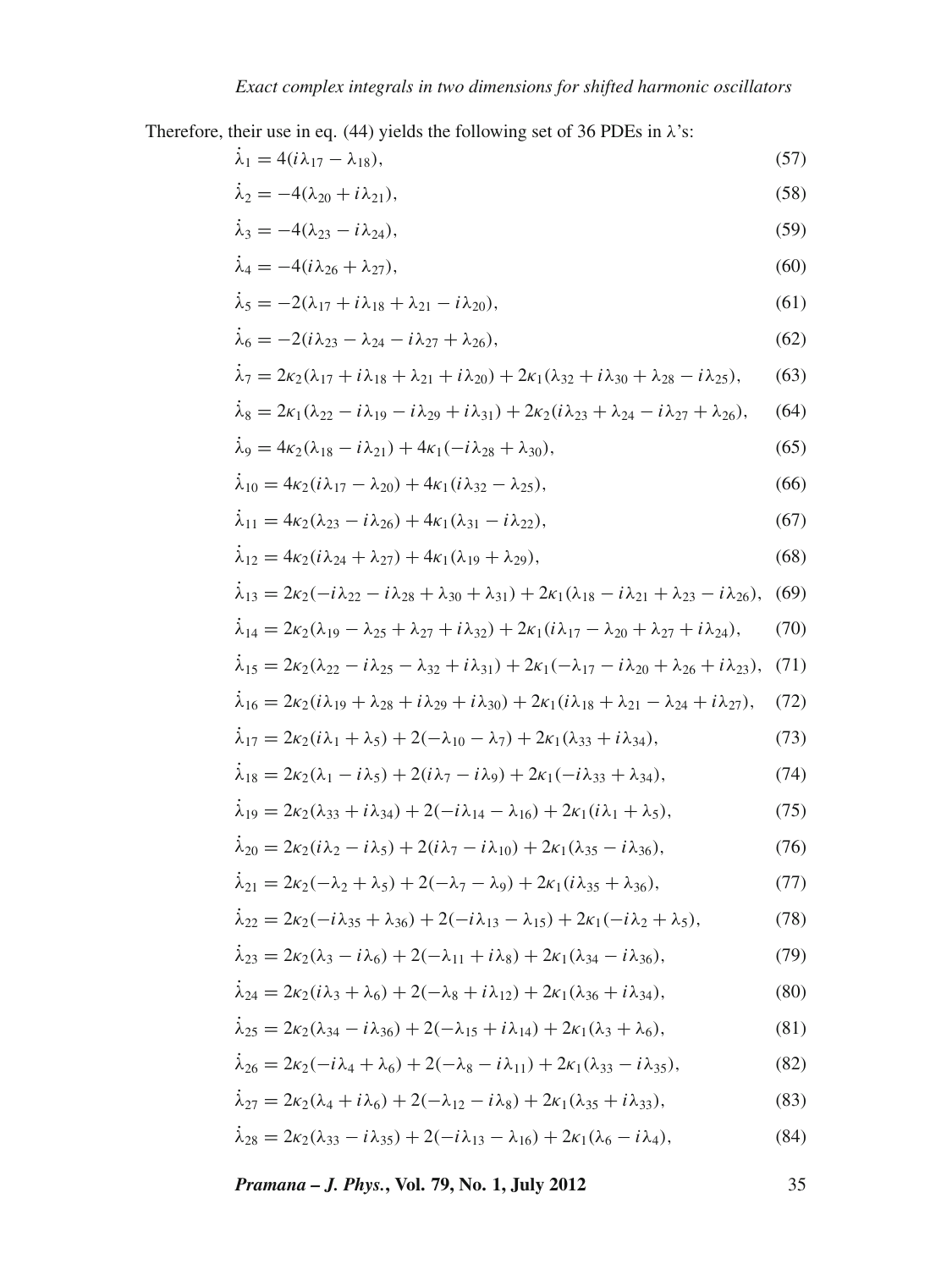$$
\dot{\lambda}_{29} = 2\kappa_2(\lambda_{35} + i\lambda_{36}) + 2(\lambda_{14} - i\lambda_{16}) + 2\kappa_1(\lambda_2 + i\lambda_5),\tag{85}
$$

$$
\dot{\lambda}_{30} = 2\kappa_2(\lambda_{34} - i\lambda_{36}) + 2(-\lambda_{13} + i\lambda_{16}) + 2\kappa_1(\lambda_3 + i\lambda_6),\tag{86}
$$

$$
\dot{\lambda}_{31} = 2\kappa_2(-i\lambda_{33} + \lambda_{34}) + 2(-\lambda_{13} + i\lambda_{15}) + 2\kappa_1(\lambda_1 - i\lambda_5),\tag{87}
$$

$$
\dot{\lambda}_{32} = 2\kappa_2(-i\lambda_{33} + \lambda_{35}) + 2(+\lambda_{14} - i\lambda_{15}) + 2\kappa_1(\lambda_4 + i\lambda_6),\tag{88}
$$

$$
\dot{\lambda}_{33} = 2(-\lambda_{19} - i\lambda_{31} - \lambda_{28} + i\lambda_{32}),\tag{89}
$$

$$
\dot{\lambda}_{34} = 2(i\lambda_{19} - \lambda_{30} - \lambda_{31} + \lambda_{25}),\tag{90}
$$

$$
\dot{\lambda}_{35} = 2(-i\lambda_{22} - i\lambda_{28} - \lambda_{32} - \lambda_{29}),\tag{91}
$$

$$
\dot{\lambda}_{36} = 2(-\lambda_{22} - \lambda_{25} + i\lambda_{29} - i\lambda_{30}).
$$
\n(92)

In fact, it is difficult to solve these 36 coupled PDEs for complex  $\lambda$ 's. Thus, here we make certain choices for  $\lambda$ 's which facilitate the finding of solutions of the above equations.

From eqs (57), (58) and (61), we get  $2\lambda_5 = i\lambda_1 - i\lambda_2$ , and if we consider  $\lambda_5 = c_5$  (a constant), further  $\lambda_1 = \lambda_2 = \eta_1(t)$ , which immediately gives

$$
\lambda_1 = \eta_1(t) + c_1, \qquad \lambda_2 = \eta_1(t) + c_2. \tag{93}
$$

Again from eqs (59), (60) and (62), we get  $2\lambda_6 = i\lambda_3 + i\lambda_4$ , and if we consider  $\lambda_6 = c_6$ (a constant), further  $\lambda_3 = \lambda_4 = \eta_2(t)$ , which immediately gives

$$
\lambda_3 = \eta_2(t) + c_3, \qquad \lambda_4 = -\eta_2(t) + c_4. \tag{94}
$$

Now, to find solutions for  $\lambda_{11}$  and  $\lambda_{12}$ . From eqs (67), (68) and (64), we get  $2\lambda_8 =$  $i\lambda_{11} - i\lambda_{12}$ , and if we consider  $\lambda_8 = c_8$  (a constant), further  $\lambda_{11} = \lambda_{12} = \eta_3(t)$ , which immediately gives

$$
\lambda_{11} = \eta_3(t) + c_{11}, \qquad \lambda_{12} = \eta_3(t) + c_{12}.
$$
 (95)

From eqs (65), (66) and (63), we get  $2\lambda_7 = i\lambda_9 - i\lambda_{10}$ , and if we consider  $\lambda_7 = c_7$ (a constant), further  $\lambda_9 = \lambda_{10} = \eta_4(t)$ , which immediately gives

$$
\lambda_9 = \eta_4(t) + c_9, \qquad \lambda_{10} = \eta_4(t) + c_{10}. \tag{96}
$$

Now, to find solutions for  $\lambda_{13}$ . From eqs (65), (67) and (69), we get  $2\lambda_{13} = \lambda_9 + \lambda_1$  $\lambda_{11}$ , and if we consider  $\lambda_{13} = c_{13}$  (a constant), and considering the relation (with  $\lambda_9 = c_{13}$  $\eta_4(t) + c_9$ ,  $\lambda_{11} = \eta_3(t) + c_{11}$ ) gives

$$
\lambda_{13} = \eta(t) + c_{13},\tag{97}
$$

where  $\eta(t) = \eta_4(t) + \eta_3(t)$  is another function of t and  $c_{13} = c_3 + c_4$ , a constant.

From eqs (66), (67) and (71), we get  $2\lambda_{15} = i\lambda_{10} + i\lambda_{11}$ , and if we consider  $\lambda_{15} = c_{15}$ (a constant), and considering the relation (with  $\lambda_{10} = \eta_4(t) + c_{10}$ ,  $\lambda_{11} = \eta_3(t) + c_{11}$ ) gives

$$
\lambda_{15} = \eta(t) + c_{15},\tag{98}
$$

where  $\eta(t) = \eta_4(t) + \eta_3(t)$  is another function of t and  $c_{15} = c_{10} + c_{11}$ , a constant.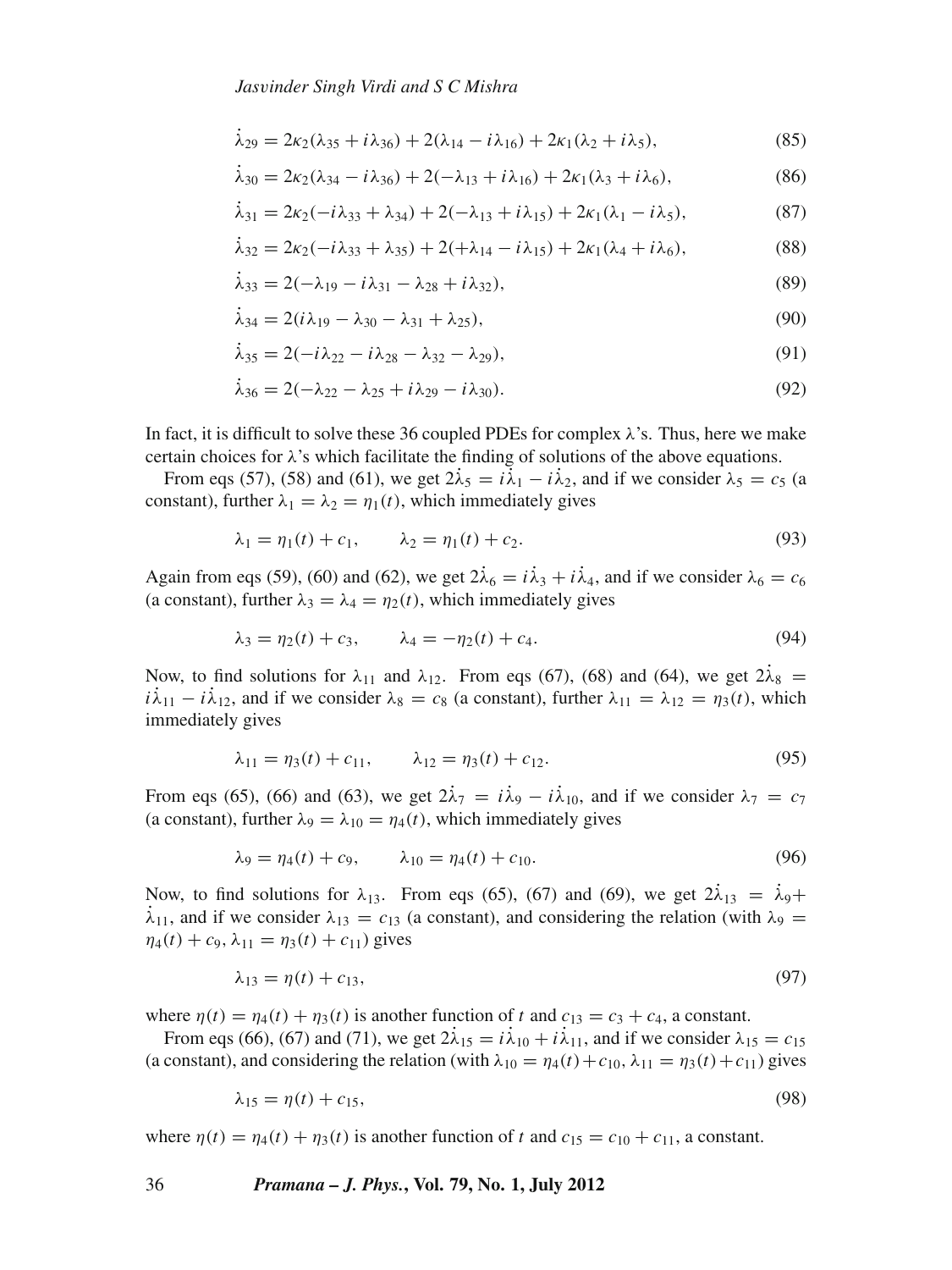Again, to find solutions for  $\lambda_{16}$ . From eqs (65), (68) and (72), we get  $2\lambda_{16} = i\lambda_9 + i\lambda_{12}$ , and if we consider  $\lambda_{16} = c_{16}$  (a constant), and considering the relation (with  $\lambda_9 = \eta_4(t)$  +  $c_9, \lambda_{12} = \eta_3(t) + c_{12}$ ) gives

$$
\lambda_{16} = \eta(t) + c_{16},\tag{99}
$$

where  $\eta(t) = \eta_4(t) + \eta_3(t)$  is another function of t and  $c_{16} = c_9 + c_{12}$ , a constant.

From eqs (66), (68) and (70), we get  $2\lambda_{14} = \lambda_{10} + \lambda_{12}$ , and if we consider  $\lambda_{14} = c_{14}$  (a constant), and considering the relation (with  $\lambda_{10} = \eta_4(t) + c_{10}$ ,  $\lambda_{12} = \eta_3(t) + c_{12}$ ) gives

$$
\lambda_{14} = \eta(t) + c_{14},\tag{100}
$$

where  $\eta(t) = \eta_4(t) + \eta_3(t)$  is another function of t and  $c_{16} = c_{10} + c_{12}$ , a constant.

Now, for finding the solutions of  $\lambda_{17}$  and  $\lambda_{18}$ , add *i* times eq. (73) from eq. (74) and after substituting eq. (80), we get

$$
\dot{\lambda}_{18} + i\dot{\lambda}_{17} = -i\lambda_9 - i\lambda_{10} = -i(\lambda_9 + \lambda_{10})
$$

or

$$
i\dot{\lambda}_{17} + \dot{\lambda}_{18} = -i(2\eta_4(t) + c_9 + c_{10}).
$$
\n(101)

On the other hand, time derivative of eq. (57) is written as

$$
\ddot{\lambda}_1 = 4(i\lambda_{17} - \lambda_{18}) = \ddot{\theta}.\tag{102}
$$

Hence using eqs (101) and (102), one immediately get

$$
\lambda_{17} = -\frac{i}{8}(\dot{\theta} - 8\xi) + c_{17}, \qquad \lambda_{18} = -\frac{1}{8}(\dot{\theta} + 8\xi) + c_{18}, \tag{103}
$$

where  $\xi = \int (2\eta_4(t) + c_9 + c_{10}) dt$ .

Similarly, from eqs (76) and (77) with eq. (58), from eqs (79) and (80) with eq. (59), and from eqs (82) and (83) with eq. (60), we obtain solutions for  $(\lambda_{20}, \lambda_{21})$ ,  $(\lambda_{23}, \lambda_{24})$ and  $(\lambda_{26}, \lambda_{27})$  respectively as

$$
\lambda_{20} = -\frac{1}{8}(\dot{\theta} + 8\xi) + c_{20}, \qquad \lambda_{21} = \frac{i}{8}(\dot{\theta} - 8\xi) + c_{21}, \tag{104}
$$

$$
\lambda_{23} = -\frac{1}{8}(\dot{\rho} - 8i\sigma) + c_{23}, \qquad \lambda_{24} = -\frac{i}{8}(\dot{\rho} + 8i\sigma) + c_{24}, \tag{105}
$$

$$
\lambda_{26} = \frac{i}{8}(\dot{\rho} + 8i\sigma) + c_{26}, \qquad \lambda_{27} = -\frac{1}{8}(\dot{\rho} - 8i\sigma) + c_{27}, \tag{106}
$$

where  $\sigma = \int (2i\eta_3(t) + c_{11} + c_{12})dt$ . Now to obtain solutions for  $(\lambda_{19}, \lambda_{22})$ ,  $(\lambda_{25}, \lambda_{28})$ ,  $(\lambda_{29}, \lambda_{30})$  and  $(\lambda_{31}, \lambda_{32})$  respectively as, from eqs (75) and (87), from eqs (78) and (85), from eqs (81) and (86) and eqs (84) and (88), we obtain the following equations:

$$
\dot{\lambda}_{19} - i \dot{\lambda}_{31} = (i \lambda_{13} - i \lambda_{14} + \lambda_{15} - \lambda_{16}) = 0 \tag{107}
$$

$$
\dot{\lambda}_{22} + i \dot{\lambda}_{29} = (-i\lambda_{13} + i\lambda_{14} - \lambda_{15} + \lambda_{16}) = 0
$$
\n(108)

$$
\dot{\lambda}_{25} - \dot{\lambda}_{30} = (\lambda_{13} + i\lambda_{14} - \lambda_{15} - i\lambda_{16}) = 0
$$
\n(109)

$$
\dot{\lambda}_{28} + i \dot{\lambda}_{32} = (-\lambda_{13} + i \lambda_{14} + \lambda_{15} - \lambda_{16}) = 0
$$
\n(110)

*Pramana – J. Phys.***, Vol. 79, No. 1, July 2012** 37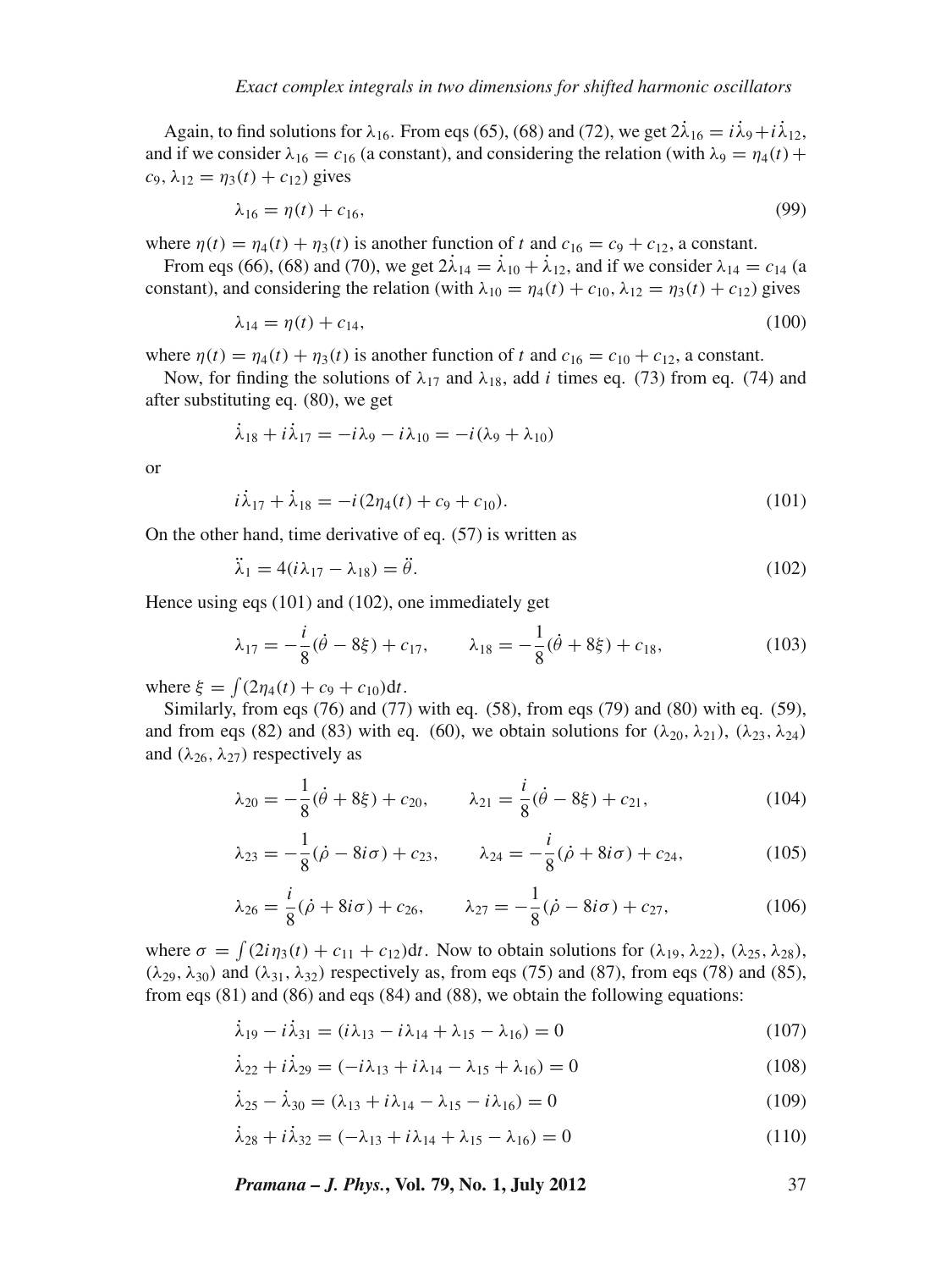since

$$
\lambda_{13}=\lambda_{14}=\lambda_{15}=\lambda_{16}=\eta(t)
$$

or if we set

$$
\dot{\lambda}_{19} = i\dot{\lambda}_{31} = \dot{\phi}(t), \quad \dot{\lambda}_{22} = -i\dot{\lambda}_{29} = \dot{\phi}(t) \tag{111}
$$

$$
\dot{\lambda}_{25} = \dot{\lambda}_{30} = \dot{\chi}(t), \quad \dot{\lambda}_{28} = -i\dot{\lambda}_{32} = \dot{\psi}(t) \tag{112}
$$

which immediately gives

$$
\lambda_{19} = \phi(t) + c_{19}, \quad \lambda_{31} = -i\phi(t) + c_{31},
$$
  
\n
$$
\lambda_{22} = \phi(t) + c_{22}, \quad \lambda_{29} = i\phi(t) + c_{29}
$$
  
\n
$$
\lambda_{25} = \chi(t)c_{25}, \quad \lambda_{30} = \chi(t) + c_{30},
$$
  
\n
$$
\lambda_{28} = \psi(t) + c_{28}, \quad \lambda_{32} = i\psi(t) + c_{32}.
$$
\n(114)

Now, for obtaining solutions for  $(\lambda_{33}, \lambda_{34})$ ,  $(\lambda_{35}, \lambda_{36})$ , simply put the values of  $(\lambda_{19}, \lambda_{22})$ ,  $(\lambda_{25}, \lambda_{28})$ ,  $(\lambda_{29}, \lambda_{30})$ , and  $(\lambda_{31}, \lambda_{32})$  in (89), (90), (91) and (92), and we get

$$
\lambda_{33} = \alpha_1(t) + c_{33}, \quad \lambda_{34} = \alpha_2(t) + c_{34}, \n\lambda_{35} = \alpha_3(t) + c_{35}, \quad \lambda_{36} = \alpha_4(t) + c_{36}
$$
\n(115)

where the  $\alpha$ 's are as follows

$$
\alpha_1 = -\int 2[2i\phi - 2i\psi + c_{19} + c_{28} + c_{31} - ic_{32}]dt,
$$
  
\n
$$
\alpha_2 = -\int 2[2\phi + [\chi - i\chi] - ic_{19} + c_{30} + c_{31} - ic_{25}]dt
$$
  
\n
$$
\alpha_3 = -\int 2[2i\phi + 2\psi - ic_{22} - ic_{28} - c_{29} - c_{32}]dt,
$$
  
\n
$$
\alpha_4 = -\int 2[-2i\phi + [\chi - i\chi] + c_{22} + c_{25} - ic_{29} - ic_{30}]dt.
$$

We have solved eqs (57)–(92) in terms of arbitrary functions  $\eta$ 's,  $\theta$ ,  $\xi$ ,  $\sigma$ ,  $\psi$ ,  $\phi$ ,  $\varphi$ ,  $\rho$ ,  $\chi$ and  $\alpha$ 's and complex constants,  $c_i$ 's ( $i = 1, ..., 36$ ).

If one put back these solutions for  $\lambda_i$  ( $i = 1, ..., 36$ ) in eqs (57) to (92), we obtain a number of constraint relations among  $c_i$ 's and  $\eta$ 's,  $\theta$ ,  $\phi$ ,  $\xi$ ,  $\sigma$ ,  $\psi$ ,  $\varphi$ ,  $\rho$ ,  $\chi$  and  $\alpha$ 's, which limit the choices of these arbitrary complex quantities. If we set all  $c_i$ 's equal to zero, then these relations determining the arbitrary functions  $\eta$ 's,  $\theta$ ,  $\phi$ ,  $\varphi$ ,  $\rho$ ,  $\chi$  and  $\alpha$ 's are written as

$$
\ddot{\eta}_4 + 4\dot{\theta} - 4\dot{\chi} + 2i(2\eta_4) = 0; \quad \ddot{\eta}_3 - 4\dot{\phi} - 4\dot{\rho} + 2i(2\eta_4) = 0; \n\ddot{\eta} - 2(\dot{\phi} + \dot{\phi} - \dot{\chi} - \dot{\phi}) = 0;
$$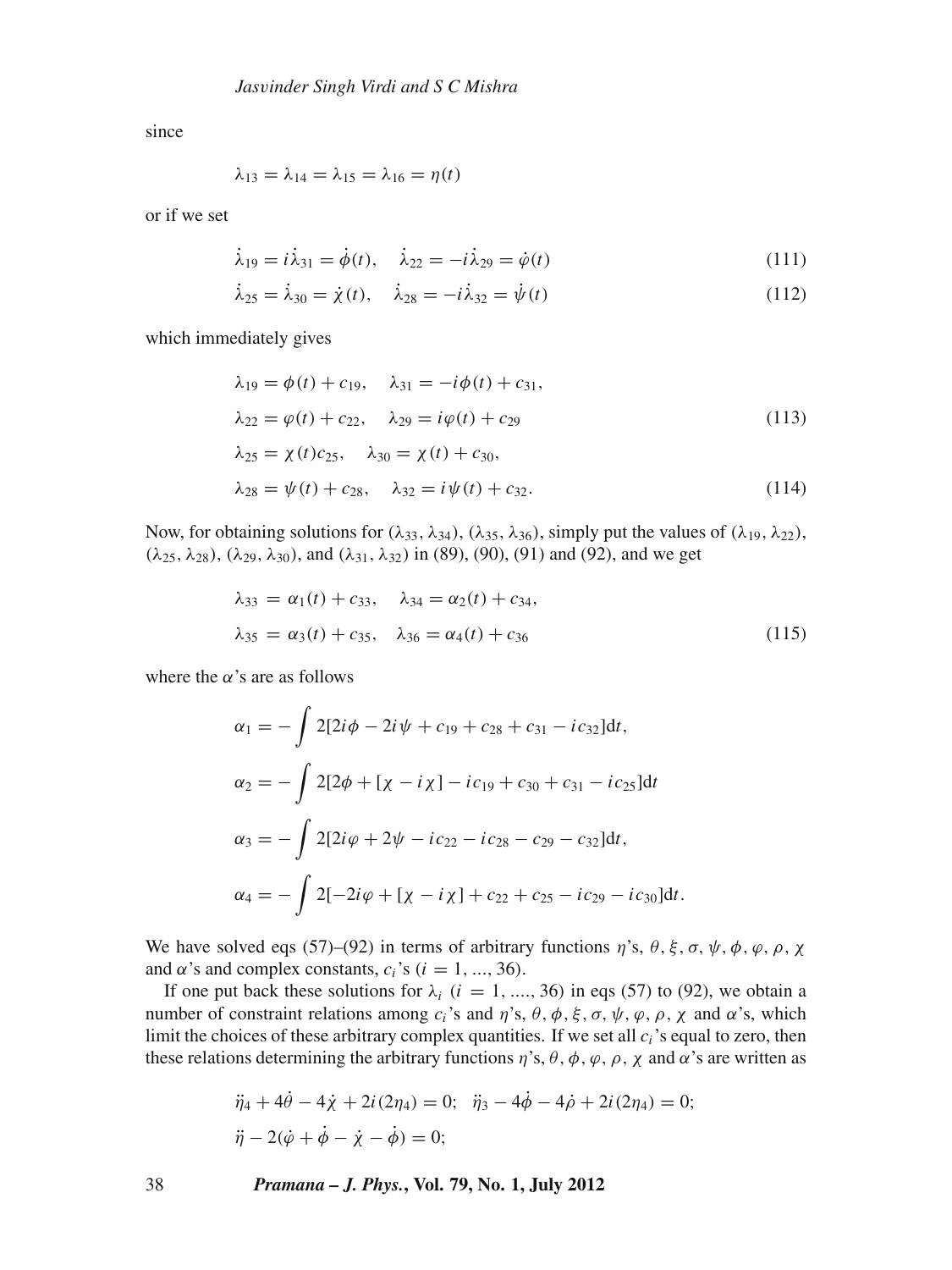$$
\ddot{\eta} - 2(\dot{\varphi} + \dot{\sigma} - \dot{\chi} - \dot{\xi}) = 0; \quad \ddot{\psi} + 16(i\dot{\alpha}_1 - \dot{\alpha}_2 - \dot{\eta}_1) = 0; \n\ddot{\psi} + 16(\dot{\alpha}_3 - i\dot{\alpha}_4 + i\dot{\eta}_1) = 0; \quad \ddot{\varphi} + 16(\dot{\alpha}_2 - i\dot{\alpha}_4 + \dot{\eta}_2) = 0; \n\ddot{\varphi} + 16(i\dot{\alpha}_1 + \dot{\alpha}_4 + \dot{\eta}_2) = 0; \quad \ddot{\psi} + 2i(i\dot{\alpha}_2 + \dot{\alpha}_1 - i\dot{\eta} - \dot{\eta} + i\dot{\eta}_1) = 0; \n\ddot{\varphi} - 2(i\dot{\alpha}_4 + \dot{\alpha}_3 - i\dot{\eta} + \dot{\eta} + i\dot{\eta}_1) = 0; \quad \ddot{\sigma} - 2(\dot{\alpha}_2 - i\dot{\alpha}_4 + i\dot{\eta} - \dot{\eta} + \dot{\eta}_2) = 0; \n\dot{\varphi} - \chi - i\chi = 0; \quad \ddot{\psi} - 2(i\dot{\alpha}_1 + \dot{\alpha}_4 - i\dot{\eta} + \dot{\eta} + i\dot{\eta}_2) = 0; \n2i\phi + 2i\psi = 0; \quad \phi - \chi - i\chi = 0; \quad \phi + \psi = 0.
$$
\n(116)

Therefore, after substituting the solutions of  $\lambda_i$ 's in eq. (50), the complex integral for a two-dimensional complex oscillator becomes

$$
I = \frac{1}{2}\eta_1 (p_1^2 + x_3^2) + \frac{1}{2}\eta_2 (p_2^2 + x_4^2) + \frac{1}{2}\eta_4 (x_1^2 + p_3^2) + \frac{1}{2}\eta_3 (x_2^2 + p_4^2)
$$
  
+  $\eta(x_1x_2 + p_3p_4 + x_2p_3 + x_1p_4) - \frac{i}{8}(\dot{\theta} - 8\xi)(p_1p_3 - x_1x_3)$   
-  $\frac{1}{8}(\dot{\theta} + 8\xi)(x_1p_1 + x_3p_3) - \frac{i}{8}(\dot{\phi} - i8\sigma)(p_2p_4 - x_2x_4) - \frac{1}{8}(\dot{\phi} + i8\sigma)$   
×  $(p_2x_2 + p_4x_4) + \phi(p_1p_4 - ip_1x_2) + \varphi(x_2x_3 + ip_4x_3)$   
+  $\psi(x_1x_4 + ip_3x_4) + \chi(p_2p_3 + p_2x_1) + \alpha_1p_1x_4 + \alpha_2p_1p_2$   
+  $\alpha_3x_3x_4 + \alpha_4p_2x_3$  (117)

which conforms to condition eq. (46) in view of the Poisson bracket eq. (47).

## **3. Conclusion**

As pointed out in §1, the existence of a real/complex integral for a dynamical system, if the integral exists, then its construction, in general, is a difficult task. Once it is constructed and becomes available then not only its physical interpretation(s) but also its viability with regard to a better theoretical understanding of a given phenomenon is often a problem. In spite of all this, the availability of a few or all [1–3,13–15] integrals for a dynamical system definitely offers insight into the finer details as far as an understanding of the phenomenon is concerned. Finally, a few remarks about the applicability of the systems investigated in this work are in order. The role of a linear integral designed, however, for a rotating TD harmonic oscillator in *N* dimensions is investigated by Malkin and Man'ko [17] in the context of coherent states. While the use of the quantum analogue of such TD systems in one dimension has been known [18] for more than three decades now in the fields of quantum optics and squeezed states, a discussion of twoand three-mode squeezing phenomena has been of current interest [19]. The integrals, although constructed here at the classical level, can however be of great help in finding alternative theoretical explanations of these phenomena mainly because the underlying approach used is easily amenable to extension [20] to the quantum domain. In this work, an attempt has been made to obtain exact complex second integrals of a two-dimensional complex shifted harmonic oscillators on an ECPS described by eq. (40). These complex integrals could be useful for a better understanding of the dynamical systems.